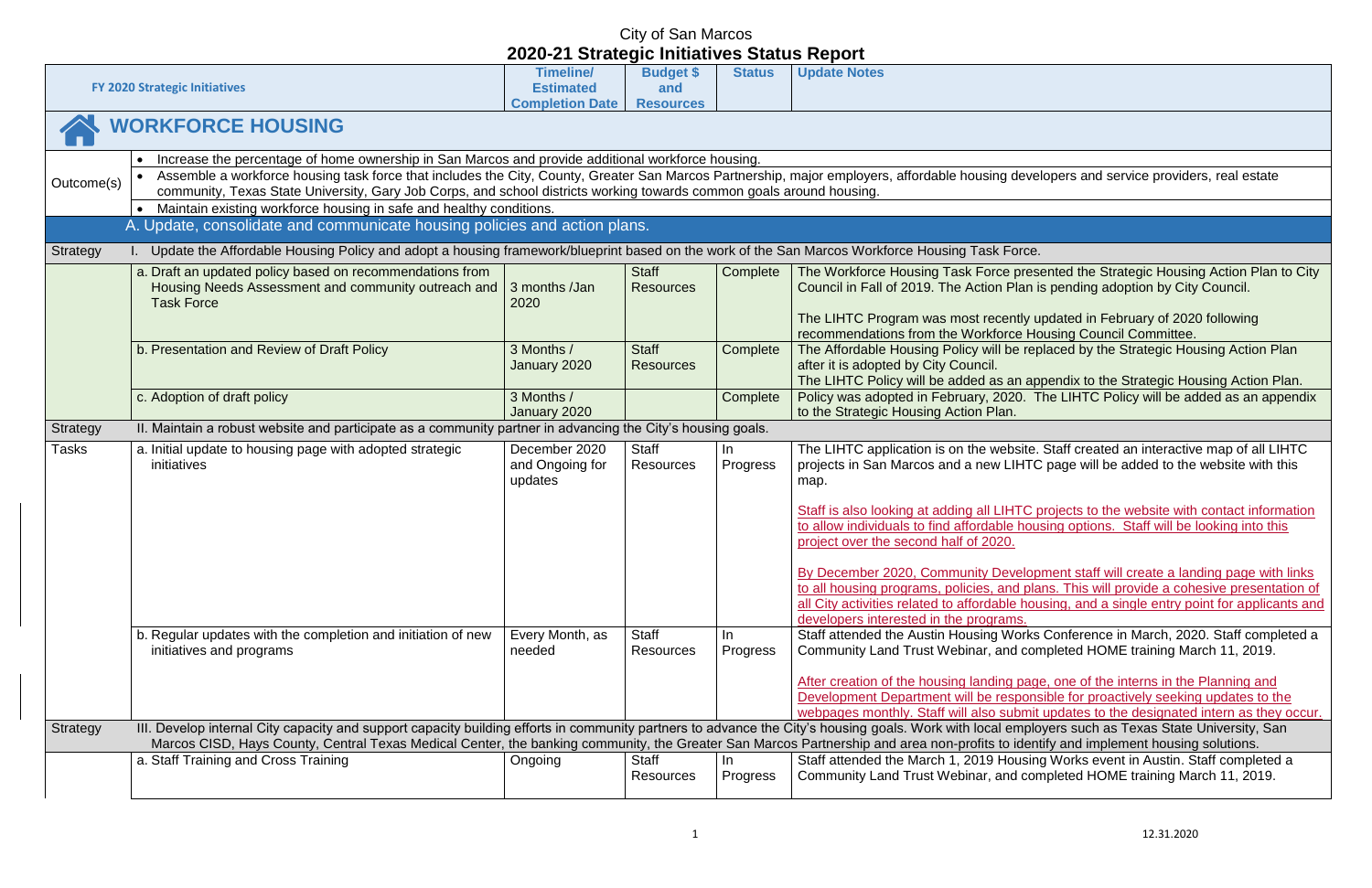|                 |                                                                                                                     |                  |                                                                                           |                              | Staff attended the VAD Academy (V<br>training) by Community Progress in                                                                                                                                                                                                                                                                                                                                                                                                                                                                                                                                                                                                                                                                                                                          |
|-----------------|---------------------------------------------------------------------------------------------------------------------|------------------|-------------------------------------------------------------------------------------------|------------------------------|--------------------------------------------------------------------------------------------------------------------------------------------------------------------------------------------------------------------------------------------------------------------------------------------------------------------------------------------------------------------------------------------------------------------------------------------------------------------------------------------------------------------------------------------------------------------------------------------------------------------------------------------------------------------------------------------------------------------------------------------------------------------------------------------------|
|                 |                                                                                                                     |                  |                                                                                           |                              | Staff attended the Center for Comm<br>Conference 2019, Equity First: Revit                                                                                                                                                                                                                                                                                                                                                                                                                                                                                                                                                                                                                                                                                                                       |
|                 | b. Develop partnerships and working relationships with<br>affordable housing developers and other support services. | Ongoing          | <b>Staff</b><br><b>Resources</b>                                                          | In.<br>Progress              | • Staff met March 4 and March 6, 2<br>opportunities.<br>• Staff met with Albert Sierra and de<br>housing.<br>• Five staff attended HOME training<br>• Staff met with a developer and me<br>discuss opportunities for the Unive<br>housing.<br>• Staff met with Albert Sierra of the<br>to the LIHTC Policy to allow tax ex<br>• Staff has met with several develop<br>• Staff facilitated meetings with Nich<br>banks with the community and sta<br>• Staff conducted 38 community cor<br>organizations to discuss housing a                                                                                                                                                                                                                                                                     |
| <b>Strategy</b> | IV. Focus on improving sub-standard housing and research additional funding sources.                                |                  |                                                                                           |                              |                                                                                                                                                                                                                                                                                                                                                                                                                                                                                                                                                                                                                                                                                                                                                                                                  |
| <b>Tasks</b>    | a. Determine appropriate role for code enforcement.                                                                 |                  | <b>Staff</b><br><b>Resources</b><br>Code<br>Enforcement<br>and<br>Community<br>Developmen |                              | New item under review<br><b>Community Development and Code</b><br>and procedures for CDBG-funded p<br>demolition of homes in San Marcos.<br>developed jointly by the two division<br>the exact roles played by each divisi<br>the programs. It is anticipated that th<br>be active in the first quarter of 2021.<br>• CE Staff attended the VAD A<br><b>Properties training) by Comm</b><br>• CE Staff attended the Nationa<br>2020.<br>CE can help identify substand<br>Identify properties by conduct<br>Research property: owner, m<br>Determine if property is struct<br>(demolition or securing of pro<br>Determine any life-safety issu<br>Discuss intent of property with<br>Determine if property would o<br>homes.<br>• For rental properties with viol<br>by Code Enforcement: citatio |
|                 | b. Research budgetary impact of increased role for Tenants<br>Council.                                              | <b>June 2021</b> | <b>Staff</b><br>$Resources -$                                                             | <u>In</u><br><b>Progress</b> | Research the ability for Austin Tena<br>needs.                                                                                                                                                                                                                                                                                                                                                                                                                                                                                                                                                                                                                                                                                                                                                   |

/acant, Abandoned, and Deteriorated Properties May, 2019.

**State is attended the Chendrian Formation Froperties** Italizing Communities Together, in October 2019. <sup>2019</sup> with Habitat for Humanity to discuss partnership

levelopers planning to build senior affordable

g with TDHCA on March 11, 2019.

ember of the Workforce Housing Taskforce to ersity and area developers to provide affordable

San Marcos Housing authority to discuss revisions exemption requests.

pers proposing LIHTC projects in San Marcos. cholas Hall of the Houston Land Bank to discuss land takeholders in August 2019.

onversations with community groups and and potential partnerships as part of SMTX 4 All.

Enforcement staff met in August to discuss policies programs related to repair, rehabilitation, and

. Policies and procedures for these programs will be he in November and December, which will determine sion and specific staff members in order to implement he repair, rehabilitation, and demolition programs will

**Cademy (Vacant, Abandoned, and Deteriorated** 

munity Progress in October, 2020.

al Property Preservation Conference in October,

dard housing.

ting proactive or complaint driven inspections. hortgagee, deed history, probate, etc.

turally unsound and what steps need to be taken (operty).

ues that exist if occupied.

ith property owners. Work on a feasible plan/timeline. qualify for housing rehabilitation for owner-occupied

lations, additional enforcement action can be taken ons, utility disconnection.

ant Council to add additional services to meet local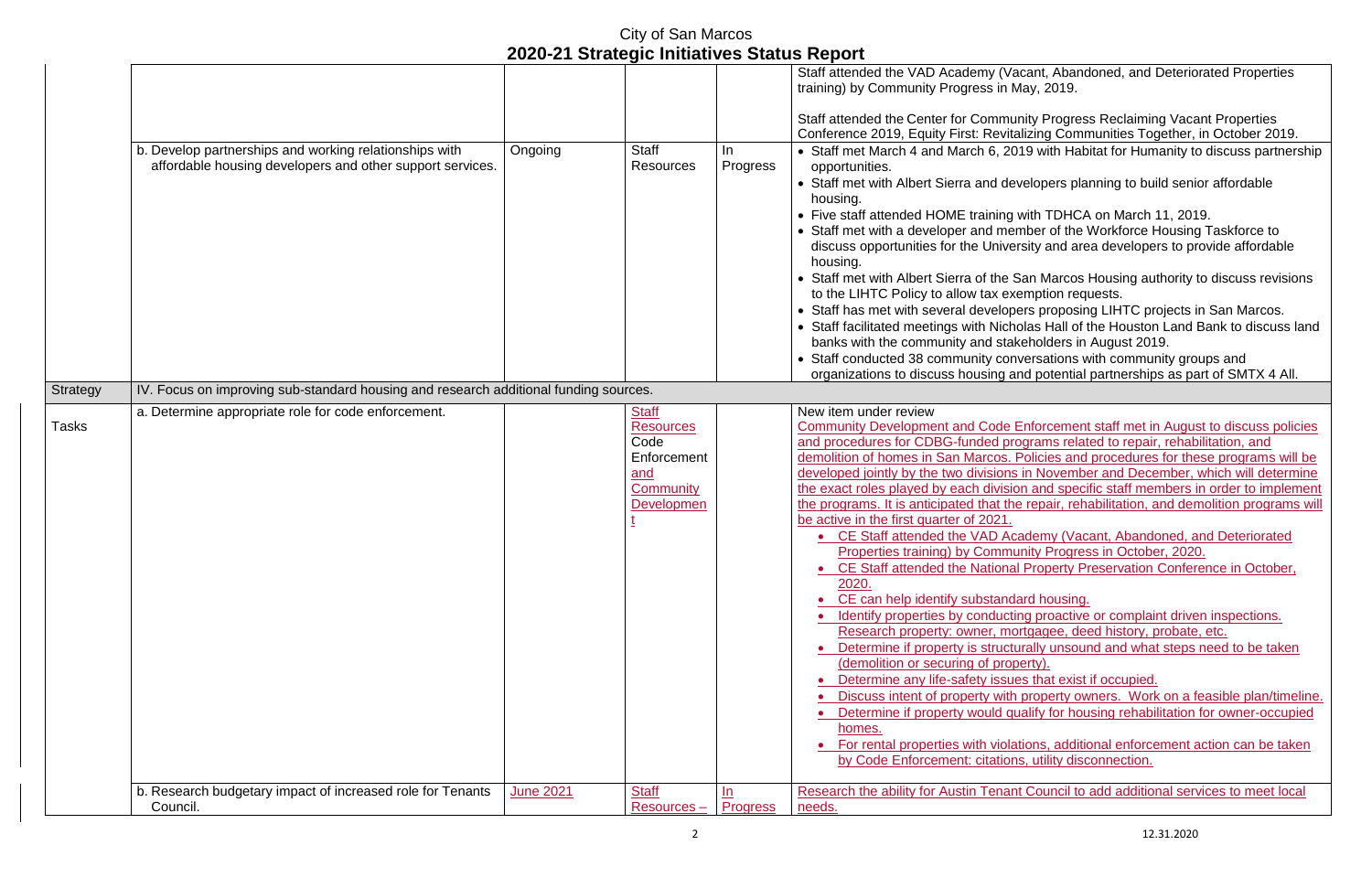3 12.31.2020 yists (Bickerstaff) for amendments to the local rocess. This legislation did not move forward for a

|              |                                                                                                                                                                                                                                       | <u> ZUZU-Z I Strategic Initiatives Status Report</u>                        |                                                                                                    |                   |                                                                                                                                                                                                                                                                        |
|--------------|---------------------------------------------------------------------------------------------------------------------------------------------------------------------------------------------------------------------------------------|-----------------------------------------------------------------------------|----------------------------------------------------------------------------------------------------|-------------------|------------------------------------------------------------------------------------------------------------------------------------------------------------------------------------------------------------------------------------------------------------------------|
|              | c. Evaluate requirements for owners to make repairs to                                                                                                                                                                                | <b>June 2022</b>                                                            | Neighborhoo<br>Enhanceme<br>nt<br><b>Staff</b>                                                     | $\underline{\ln}$ | On 12/2/2020, City Council approved keeping th                                                                                                                                                                                                                         |
|              | rental properties.                                                                                                                                                                                                                    |                                                                             | Resources-<br>Neighborhoo<br>Enhanceme<br>nt                                                       | Progress          | ordinance and have staff develop rental registra<br>Prepare model ordinance for approval<br>Seek stakeholder input<br>Determine staffing needs                                                                                                                         |
|              | B. Develop dedicated housing and revenue sources that meet goals.                                                                                                                                                                     |                                                                             |                                                                                                    |                   |                                                                                                                                                                                                                                                                        |
| Strategy     | I. Build additional permanently affordable homes targeted to flood victims on City-owned lots with CDBG-DR funds.                                                                                                                     |                                                                             |                                                                                                    |                   |                                                                                                                                                                                                                                                                        |
| <b>Tasks</b> | a. Eligibility Review - Begin Construction                                                                                                                                                                                            | October 2019                                                                | Staff and<br>construction<br>contractors -<br>DR funds                                             | Complete          | Three (3) homes were completed on City-owne                                                                                                                                                                                                                            |
|              | b. Eligibility Review - Begin Construction                                                                                                                                                                                            | <b>June 2021</b>                                                            | Staff and<br>construction<br>contractors -<br>DR funds                                             | In<br>Progress    | Nine homes will be constructed pending acquisi<br>Staff are proactively seeking additional lots; cos<br>overcome. June, 2021 is a realistic date for prog                                                                                                              |
| Strategy     | II. Apply for HOME funds. Utilize CDBG funds to preserve and maintain for households earning less than 80% AMI through the Housing Rehabilitation Program.                                                                            |                                                                             |                                                                                                    |                   |                                                                                                                                                                                                                                                                        |
| Tasks        | a. Fund CDBG applicants requesting Housing Rehabilitation<br>Program funds for PY2019.                                                                                                                                                | Program Year<br>begins October 1.<br>2019 and ends<br>Sept 30, 2020         | <b>Staff</b><br>Resources -<br>Community<br><b>Initiatives</b><br>Division, PAD<br><b>Services</b> | In<br>Progress    | Policies and procedures for the CDBG Entitleme<br>being completely updated and will be in place b<br>procedures for the CDBG Disaster Recovery pro<br>Implementation of the programs will likely neces<br>administration of the program, after which the p<br>of 2021. |
|              | b. Submit Application to Texas Department of Housing &<br>Community Affairs (TDHCA).                                                                                                                                                  | October 2019                                                                | Staff -<br>Community<br>Initiatives<br>Division, PAD<br><b>Services</b>                            | Complete          | The City was awarded HOME funds through TD                                                                                                                                                                                                                             |
|              | c. Continue to work with PY19 CDBG<br>Housing Rehabilitation Programs: Southside and BR3T                                                                                                                                             | Program Year<br>begins October 1,<br>2019 and ends<br>September 30,<br>2020 | Staff<br>Resources -<br>Community<br>Initiatives<br>Division, PAD<br><b>Services</b>               | In.<br>Progress   | Policies and procedures for the CDBG Entitlem<br>being completely updated and will be in place b<br>Southside Rehabilitation program can resume.<br>combined, it may start up again in the first quart<br>programs.                                                    |
| Strategy     | III. Enter into cooperative agreements with other taxing entities to identify tax-forfeiture properties and make them available for construction of permanently affor                                                                 |                                                                             |                                                                                                    |                   |                                                                                                                                                                                                                                                                        |
| Tasks        | a. City Council approved \$164,898 of CDBG funds to be<br>used for land acquisition June 19, 2018. Staff developed a<br>land acquisition plan to meet federal compliance and is<br>working with the County on appropriate properties. | March 2021                                                                  | Staff<br><b>Resources</b>                                                                          |                   | Staff are proactively seeking additional lots; cos<br>overcome. June, 2021 is a realistic date for prod                                                                                                                                                                |
|              | b. Discuss with our Community Partners in 2019, and staff<br>held a stakeholder meeting with SMCISD administration<br>on the creation of a potential land bank.                                                                       | March 2021                                                                  |                                                                                                    |                   |                                                                                                                                                                                                                                                                        |
|              | c. Draft and approve an interlocal agreement                                                                                                                                                                                          | <b>June 2021</b>                                                            |                                                                                                    |                   | Staff is working with our state Lobbyists (Bicker<br>government code to facilitate this process. This                                                                                                                                                                  |

od keeping the current long-term rental registration ental registration component. approval

on City-owned lots.

nding acquisition of additional lots.

Inal lots; cost and location have been obstacles to date for program completion.

**BG Entitlement housing rehabilitation program is** be in place by October 30, 2020, followed by updated

**Procedure CODBG-DR)** in November.

I likely necessitate procurement processes for which the programs will be active in the first quarter

s through TDHCA.

**BG Entitlement housing rehabilitation program is** be in place by October 30, 2020, after which the Four Figure Rehabilitation processes can be an resume. So that the application processes can be he first quarter of 2021 with the other housing

anently affordable workforce housing.

Inal lots; cost and location have been obstacles to date for program completion.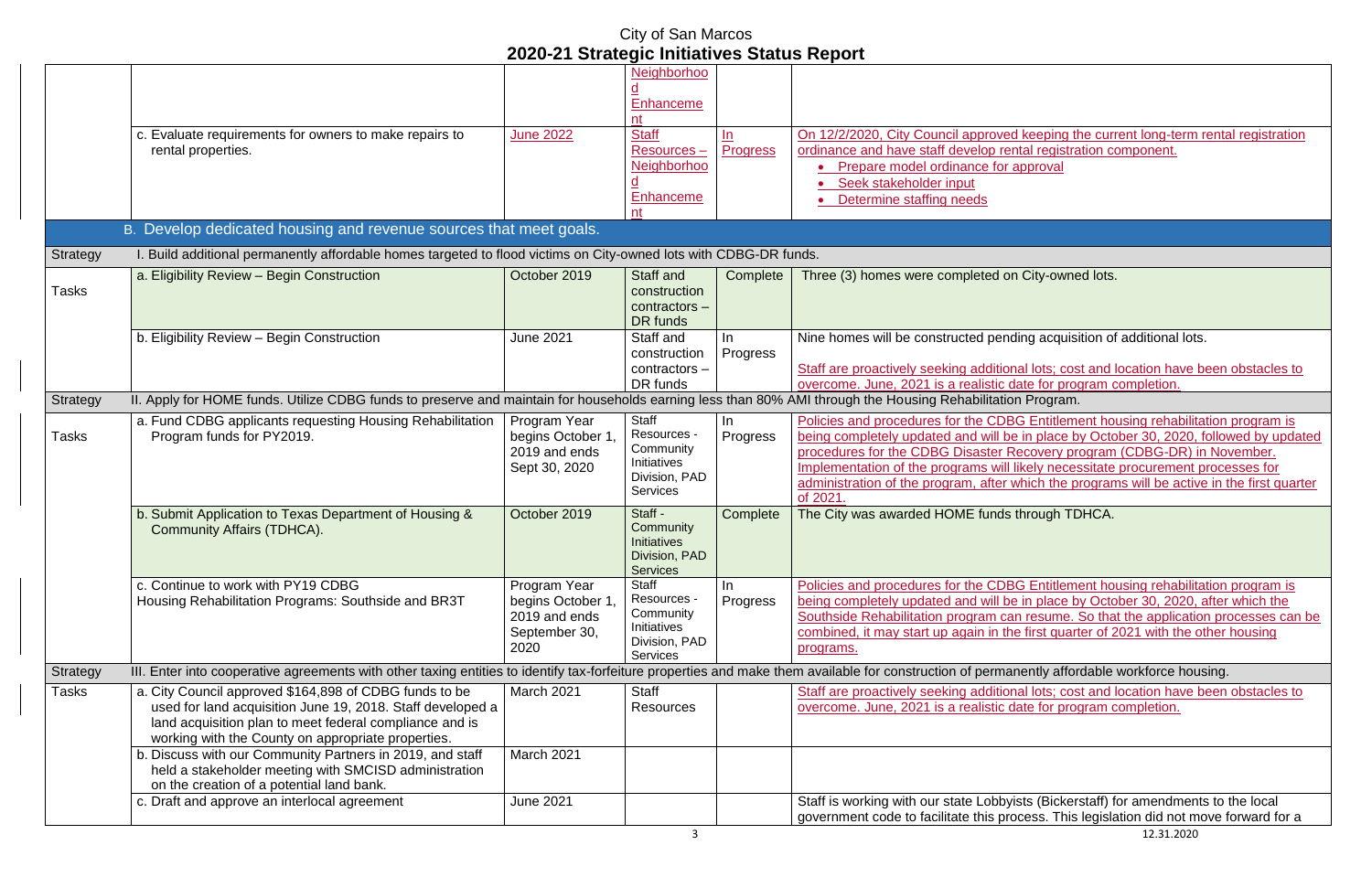|                   |                                                                                                                                                                                                                                   |                                                  |                                                                                              |                                  | vote. Upon agreement of the partners<br>agreement will be drafted.                                                                                                                                                                                                                                                                                                                                                                                                                                                                                                                                   |
|-------------------|-----------------------------------------------------------------------------------------------------------------------------------------------------------------------------------------------------------------------------------|--------------------------------------------------|----------------------------------------------------------------------------------------------|----------------------------------|------------------------------------------------------------------------------------------------------------------------------------------------------------------------------------------------------------------------------------------------------------------------------------------------------------------------------------------------------------------------------------------------------------------------------------------------------------------------------------------------------------------------------------------------------------------------------------------------------|
| Strategy          | IV. Establish a land bank and community land trust with the purpose of supporting permanently affordable workforce housing.                                                                                                       |                                                  |                                                                                              |                                  |                                                                                                                                                                                                                                                                                                                                                                                                                                                                                                                                                                                                      |
| Tasks             | a. Explore different land bank models                                                                                                                                                                                             | December 2019                                    | <b>Staff</b><br><b>Resources</b>                                                             | Complete                         | In December 2019, the City was prov<br>recommendations on land banking op                                                                                                                                                                                                                                                                                                                                                                                                                                                                                                                            |
|                   | b. Initiate entity creation                                                                                                                                                                                                       | December 2020                                    | <b>Staff</b><br><b>Resources</b>                                                             | In.<br>Progress                  | Staff will review the recommendation<br>Hall and provide recommendations o                                                                                                                                                                                                                                                                                                                                                                                                                                                                                                                           |
| <b>Strategy</b>   | V. Establish an Emergency Housing Rehabilitation Program.                                                                                                                                                                         |                                                  |                                                                                              |                                  |                                                                                                                                                                                                                                                                                                                                                                                                                                                                                                                                                                                                      |
| Tasks             | a. Establish an Emergency Housing Rehabilitation Program.                                                                                                                                                                         | Begin October 1,<br>2019<br>End Sept 30,<br>2021 | Community<br><b>Initiatives</b><br>Division,<br><b>PAD Servcs</b><br>And Code<br>Enforcement | In.<br>Progress                  | City Council approved the Program fo<br>2019 City Council meeting.<br>Policies and procedures for the progr<br>2020, and this program is anticipated<br>housing-related programs.<br>• Code Enforcement will assist in id<br>complaint driven inspections.<br>• Visit with property owner(s) to deter-<br>Based on policies/procedures set by                                                                                                                                                                                                                                                        |
|                   | Implement land use and zoning regulations that support diverse, mixed income communities in all areas of the City.<br>C.                                                                                                          |                                                  |                                                                                              |                                  |                                                                                                                                                                                                                                                                                                                                                                                                                                                                                                                                                                                                      |
|                   |                                                                                                                                                                                                                                   |                                                  |                                                                                              |                                  |                                                                                                                                                                                                                                                                                                                                                                                                                                                                                                                                                                                                      |
| Strategy<br>Tasks | I. Encourage mixed income communities within new development.<br>a. Monitor the implementation of the Planning Area District<br>Implementation<br>b. Identify potential code amendments during the annual<br>code update process. | December 2021<br>March 2022                      | Planning<br>Planning                                                                         | In<br>Progress<br>In<br>Progress | The Workforce Housing Task Force i<br>housing principles" (Strategy B) as or<br>Plan. The Planning Commission reco<br>strategy. The Action Plan is intended<br>the near future.<br>There have been two requests for "PI<br>SMTX in 2018, one is located in an e<br>housing. The second (The Barracks)<br>yet, will require a percentage of affore<br>There have been two requests for "PI<br>SMTX in 2018, one is located in an e<br>housing. The second (The Barracks)<br>yet, will require a percentage of affore<br>Other policy changes, identified as PI<br>completion of the Comprehensive Pla |
| Strategy          | II. Monitor the bonus density program for effectiveness and re-assess during the annual Code SMTX update.                                                                                                                         |                                                  |                                                                                              |                                  | and last for approximately 18 months                                                                                                                                                                                                                                                                                                                                                                                                                                                                                                                                                                 |
| Tasks             | a. Monitor the program for implementation in Areas of<br><b>Stability and Growth Areas</b>                                                                                                                                        | Continuous                                       | Planning                                                                                     | In<br>Progress                   | The bonus density program in the Sa<br>requested by an applicant since the a<br>The Housing Task Force identified "F<br>locations" (Strategy D) and "Impleme<br>(Strategy B) as one of their strategies<br>Commission recommended modifying<br>is intended to go before the City Cou                                                                                                                                                                                                                                                                                                                 |
|                   | b. Identify potential code amendments during the annual<br>code update process                                                                                                                                                    | <b>March 2022</b>                                | Planning                                                                                     | In.<br>Progress                  | Policy changes, identified as Phase 7<br>completion of the Comprehensive Pla<br>fall 2020 and last for approximately 1                                                                                                                                                                                                                                                                                                                                                                                                                                                                               |

ers to participate in the Land Bank, an interlocal

**Dided a letter from Attorney Nicholas Hall about** options.

Ins as set forth in the letter from Attorney Nicholas on how to proceed with them.

for the CDBG PY19 Action Plan during the June 18,

gram will be developed in November and December, <sup>2</sup> ad to go live in the first quarter of 2021 with the other

identifying properties by conducting proactive or

etermine the intent of the property. y CDBG quidelines, match up needs with resources.

I identified "Implementing lifecycle and diverse one of their strategies in the Strategic Housing Action commended modifying action items under this ed to go before the City Council for consideration in

Planning Area Districts" since the adoption of Code employment center (Sportsplex) and will not include s) was approved and, while not under construction ordable housing.

Planning Area Districts" since the adoption of Code employment center (Sportsplex) and will not include ks) was approved and, while not under construction brdable housing.

Phase Three Code Amendments, will occur after the Plan project, which is set to begin during the Fall 2020

San Marcos Development Code has not been adoption of the Code.

"Pre-approve residential development in strategic lenting lifecycle and diverse housing principles" ies in the Housing Action Plan. The Planning ing action items under this strategy. The Action Plan buncil for consideration in the near future.

Finree Code Amendments, will occur after the Plan project, which is set to begin during the summer 18 months.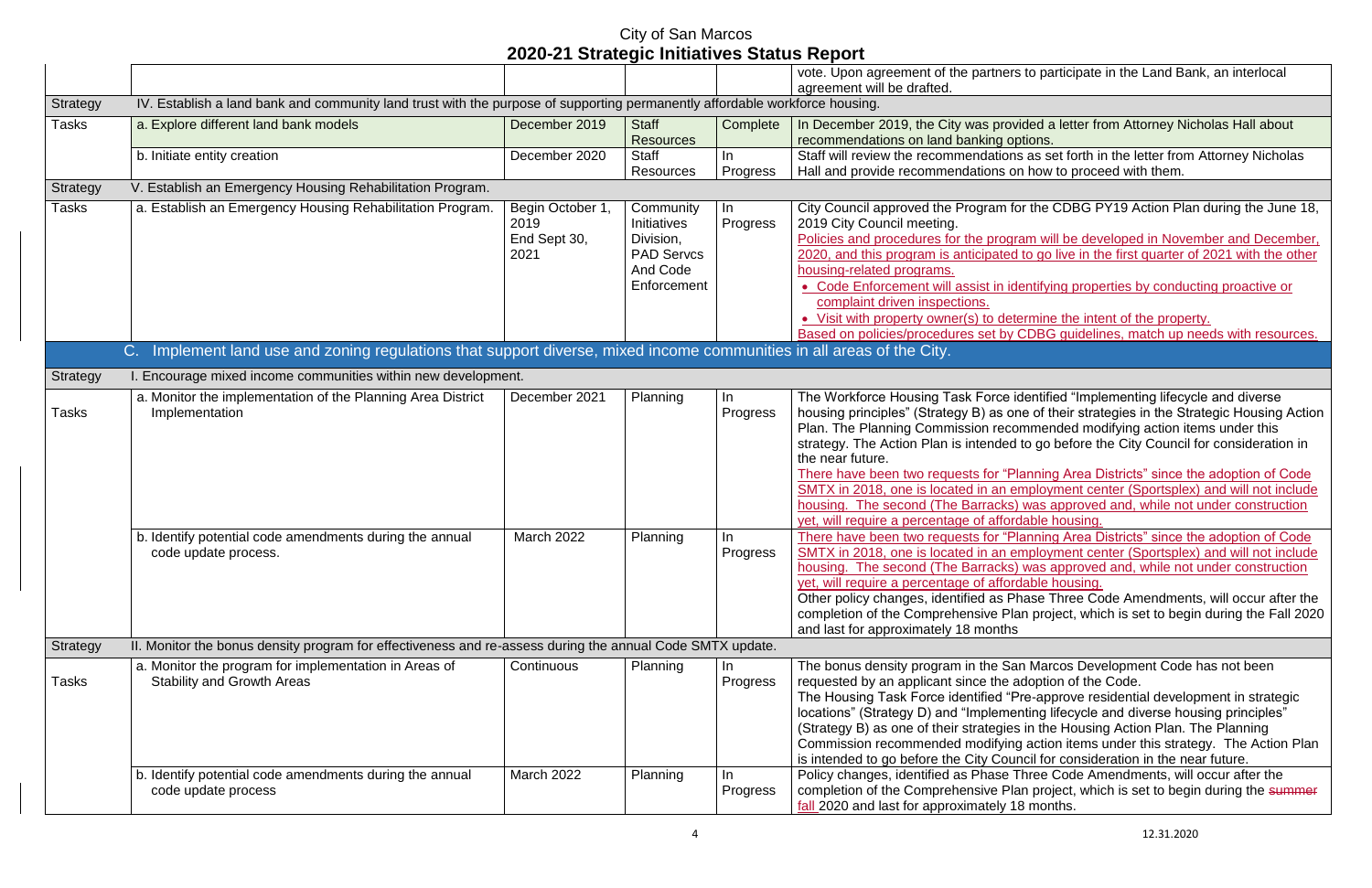| Strategy | III. Monitor the number of new missing middle housing types built under Code SMTX and re-assess during the annual Code update.                                                                                                                                |                                                                |                                             |                 |                                                                                                                                                                                                                                                                                                                                                                                                                                                    |  |  |  |
|----------|---------------------------------------------------------------------------------------------------------------------------------------------------------------------------------------------------------------------------------------------------------------|----------------------------------------------------------------|---------------------------------------------|-----------------|----------------------------------------------------------------------------------------------------------------------------------------------------------------------------------------------------------------------------------------------------------------------------------------------------------------------------------------------------------------------------------------------------------------------------------------------------|--|--|--|
| Tasks    | a. Implement recommendations from Housing Study to<br>gauge performance in this initiative.                                                                                                                                                                   | December 2020                                                  | Planning                                    | In<br>Progress  | The Housing Needs Assessment was completed in Ap<br>intended to go before the City Council for consideration                                                                                                                                                                                                                                                                                                                                       |  |  |  |
|          | b. Track development inquiries and identify constraints in the<br>permitting and development process for missing middle<br>housing types.                                                                                                                     | Continuous                                                     | Planning                                    | In.<br>Progress | One request for a zoning change to ND-3 was approve<br>on Bishop Street and allowed one additional unit on the<br>may have provided for the missing middle were denied<br>the applicant (Spring Ranch Villas, Windmill Drive, Ear<br>Hopkins Street, Lockhart Street and Valley Street)                                                                                                                                                            |  |  |  |
|          | c. Track the number of units added                                                                                                                                                                                                                            | Continuous                                                     | <b>Planning</b>                             | In.<br>Progress | One new missing middle house was built on Marlton si                                                                                                                                                                                                                                                                                                                                                                                               |  |  |  |
|          | d. Propose code updates during the annual code update<br>process                                                                                                                                                                                              | <b>March 2022</b>                                              | <b>Planning</b>                             | In.<br>Progress | Policy changes, identified as Phase Three Code Amer<br>completion of the Comprehensive Plan project, which i<br>2020 and last for approximately 18 months.<br>Currently, Phase Two of the Code amendments have I<br>by Planning and Zoning Commission. They will be pre-<br>18, 2020. Other policy changes, identified as Phase TI<br>occur after the completion of the Comprehensive Plan<br>during the summer 2020 and last for approximately 18 |  |  |  |
| Strategy | IV. Draft an ordinance targeting geographic locations and non-profit home builders for appropriate zoning when permanently affordable for sale housing is constructed.                                                                                        |                                                                |                                             |                 |                                                                                                                                                                                                                                                                                                                                                                                                                                                    |  |  |  |
| Tasks    | a. Draft a proposal for Opt-In Zoning in Intensity Zones to be   March 2022<br>considered by the Workforce Housing Task Force and<br>Affordable Housing Subcommittee.                                                                                         |                                                                | Planning                                    | In<br>Progress  | The Workforce Housing Task Force included an actior<br>Districts" to the Housing Action Plan. The Action Plan<br>Council for consideration in the near future. Policy cha<br>Code Amendments, will occur after the completion of t<br>which is set to begin during the fall summer 2020 and                                                                                                                                                        |  |  |  |
|          | b. Draft zoning code for public review                                                                                                                                                                                                                        | <b>June 2022</b>                                               | Planning                                    | In.<br>Progress | The Task Force identified "Pre-approve residential dev<br>(Strategy D) and "Implementing lifecycle and diverse h<br>one of their strategies in the Housing Action Plan. The<br>recommended modifying action items under this strate<br>go before the City Council for consideration in the near<br>as Phase Three Code Amendments, will occur after th<br>Comprehensive Plan project, which is set to begin duri<br>for approximately 18 months.   |  |  |  |
|          | c. Adoption Meetings                                                                                                                                                                                                                                          | August 2022                                                    |                                             |                 |                                                                                                                                                                                                                                                                                                                                                                                                                                                    |  |  |  |
| Strategy | Research what is necessary in order to utilize data, such as average median income, specific to San Marcos instead of data for the Austin metropolitan statistical are<br>housing tax credit and other housing projects.                                      |                                                                |                                             |                 |                                                                                                                                                                                                                                                                                                                                                                                                                                                    |  |  |  |
| Tasks    | a. Research what is necessary in order to utilize data, such<br>as average median income, specific to San Marcos<br>instead of data for the Austin metropolitan statistical area<br>in regards to low income housing tax credit and other<br>housing projects |                                                                |                                             | Complete        | Staff has researched how a community would be exclu<br>and it was advised from federal staff that it would take<br>them.                                                                                                                                                                                                                                                                                                                           |  |  |  |
|          | <b>FY 2020 Strategic Initiatives</b>                                                                                                                                                                                                                          | <b>Timeline/</b><br><b>Estimated</b><br><b>Completion Date</b> | <b>Budget \$</b><br>and<br><b>Resources</b> | <b>Status</b>   | <b>Update Notes</b>                                                                                                                                                                                                                                                                                                                                                                                                                                |  |  |  |
|          | <b>MULTI-MODAL TRANSPORTATION</b>                                                                                                                                                                                                                             |                                                                |                                             |                 |                                                                                                                                                                                                                                                                                                                                                                                                                                                    |  |  |  |

as completed in April, 2019. The Action Plan is ncil for consideration in the near future.

 $\overline{O}$  ND-3 was approved by City Council in August, 2018 additional unit on the property. Other requests which middle were denied and / or ultimately withdrawn by Windmill Drive, Earle Street, two requests on d Valley Street)

s built on Marlton since 2018.

Policia Code Amendments, will occur after the Plan project, which is set to begin during the Fall, months.

amendments have been recommended for approval on. They will be presented to City Council on August entified as Phase Three Code Amendments, will omprehensive Plan project, which is set to begin  $\alpha$  approximately 18 months.

tincluded an action item, "Opt-In Zoning Overlay n. The Action Plan is intended to go before the City ar future. Policy changes, identified as Phase Three the completion of the Comprehensive Plan project, summer 2020 and last for approximately 18 months. rove residential development in strategic locations"  $\epsilon$ cycle and diverse housing principles" (Strategy B) as ng Action Plan. The Planning Commission ms under this strategy. The Action Plan is intended to ideration in the near future. Policy changes, identified s, will occur after the completion of the

is set to begin during the fall summer 2020 and last

Strategian statistical area in regards to low income

Inity would be excluded from the MSA boundaries, ff that it would take an act of Congress to change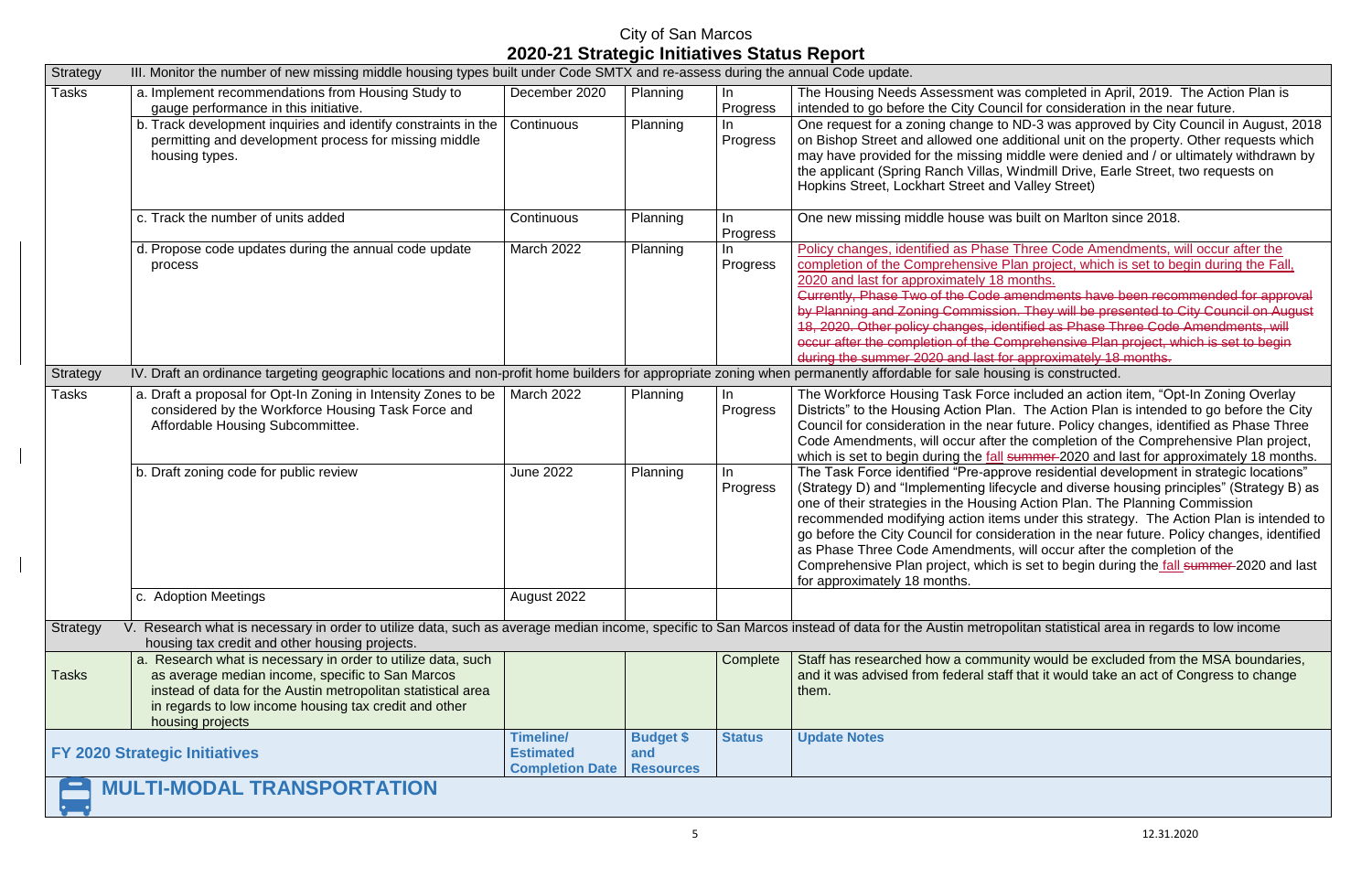|                 | • To provide a federally-compliant, coordinated public transit system that leverages state and federal grant funding opportunities, increases operational efficiency<br>transit access for the community                                              |                       |                            |                 |                                                                                                                                                                                                                                                                              |  |  |  |  |
|-----------------|-------------------------------------------------------------------------------------------------------------------------------------------------------------------------------------------------------------------------------------------------------|-----------------------|----------------------------|-----------------|------------------------------------------------------------------------------------------------------------------------------------------------------------------------------------------------------------------------------------------------------------------------------|--|--|--|--|
|                 | • To identify the small UZA Direct Recipient entity and create a shared governance structure compliant with State and Federal guidelines.                                                                                                             |                       |                            |                 |                                                                                                                                                                                                                                                                              |  |  |  |  |
| Outcome(s)      | To develop a coordinated financial plan to include contract negotiations, operating funds, investment capital, combined infrastructure, maintenance, and passer                                                                                       |                       |                            |                 |                                                                                                                                                                                                                                                                              |  |  |  |  |
|                 | • To develop joint transit routes to improve frequency and provide all riders maximum community access.                                                                                                                                               |                       |                            |                 |                                                                                                                                                                                                                                                                              |  |  |  |  |
|                 | • To contribute to the achievement of regional goals to reduce traffic and protect air quality.                                                                                                                                                       |                       |                            |                 |                                                                                                                                                                                                                                                                              |  |  |  |  |
|                 | A. City reviews the benefits and challenges of creating an integrated, seamless transit partnership between the City and Texas State University.                                                                                                      |                       |                            |                 |                                                                                                                                                                                                                                                                              |  |  |  |  |
| Strategy        | I. Assess the operating and financial alternatives for coordinated transit services.                                                                                                                                                                  |                       |                            |                 |                                                                                                                                                                                                                                                                              |  |  |  |  |
| Tasks           | a. Continue Five Year Strategic Plan for Transit Services                                                                                                                                                                                             | September 15,<br>2020 |                            | Complete        | Strategic Plan adopted on September 15, 2020.                                                                                                                                                                                                                                |  |  |  |  |
| Strategy        | II. Evaluate the benefits and constraints of a transit partnership with Texas State to include the following.                                                                                                                                         |                       |                            |                 |                                                                                                                                                                                                                                                                              |  |  |  |  |
|                 | a. Seamless transit services for all customers.                                                                                                                                                                                                       | Future                |                            | Future          | Implement Five Year Strategic Plan for Transit Service                                                                                                                                                                                                                       |  |  |  |  |
|                 | b. Expand community access to transit options.                                                                                                                                                                                                        | <b>Future</b>         |                            | Future          | Implement Five Year Strategic Plan for Transit Service                                                                                                                                                                                                                       |  |  |  |  |
|                 | c. Share capital budget resources.                                                                                                                                                                                                                    | <b>Future</b>         |                            | Future          | Implement Five Year Strategic Plan for Transit Service                                                                                                                                                                                                                       |  |  |  |  |
|                 | d. Coordinate transit routes to maximize efficiency.                                                                                                                                                                                                  | Future                |                            | Future          | Implement Five Year Strategic Plan for Transit Service                                                                                                                                                                                                                       |  |  |  |  |
|                 | e. Leverage state and federal funding opportunities.                                                                                                                                                                                                  | On going              |                            | In.<br>Progress | FTA Small Transit Intensive City (STIC) funds apportio<br>million. CARES Act grant of \$6.4 million executed and                                                                                                                                                             |  |  |  |  |
|                 |                                                                                                                                                                                                                                                       |                       |                            |                 | service costs beginning February 1, 2020 through end                                                                                                                                                                                                                         |  |  |  |  |
|                 |                                                                                                                                                                                                                                                       |                       |                            |                 | beyond.                                                                                                                                                                                                                                                                      |  |  |  |  |
|                 | f. Contribute to regional goals to reduce traffic and protect<br>air quality.                                                                                                                                                                         | On going              |                            | In.<br>Progress | Public transit services continue to mitigate traffic and p<br>alternatives to single occupancy vehicles                                                                                                                                                                      |  |  |  |  |
| Strategy        |                                                                                                                                                                                                                                                       |                       |                            |                 |                                                                                                                                                                                                                                                                              |  |  |  |  |
|                 | a. Create a shared governance structure                                                                                                                                                                                                               | In Progress           |                            | In              | Discussions on the Interlocal Agreement with Texas St                                                                                                                                                                                                                        |  |  |  |  |
|                 |                                                                                                                                                                                                                                                       |                       |                            | Progress        | University is evaluating the benefits of becoming a sub                                                                                                                                                                                                                      |  |  |  |  |
|                 |                                                                                                                                                                                                                                                       |                       |                            |                 | receive federal funds to implement public transit project                                                                                                                                                                                                                    |  |  |  |  |
|                 | b. Compliance with federal and state regulations to include                                                                                                                                                                                           | On going              |                            | In              | Staff continues to meet the Federal and State compliar                                                                                                                                                                                                                       |  |  |  |  |
|                 | paratransit services                                                                                                                                                                                                                                  |                       |                            | Progress        | <b>Transportation Agency Safety Plan adopted by Counci</b>                                                                                                                                                                                                                   |  |  |  |  |
|                 |                                                                                                                                                                                                                                                       |                       |                            |                 | concurrent of Plan received on July 20, 2020.                                                                                                                                                                                                                                |  |  |  |  |
|                 | c. Coordinate transit routes to maximize efficiency                                                                                                                                                                                                   | Future                |                            | Future          | Implement Five Year Strategic Plan for Transit Service                                                                                                                                                                                                                       |  |  |  |  |
|                 | d. Establish a financial plan to include operating funds, initial<br>investment of capital for vehicles, maintenance facility and<br>passenger amenities.                                                                                             | In Progress           |                            | In.<br>Progress | Implement Five Year Strategic Plan for Transit Service<br>Agreement with Texas State University to equitably sha<br>some CARES Act funds.                                                                                                                                    |  |  |  |  |
| <b>Strategy</b> | IV. Consider the potential impacts of the 2020 US Census upon transit services in the San Marcos urbanized area.                                                                                                                                      |                       |                            |                 |                                                                                                                                                                                                                                                                              |  |  |  |  |
| Tasks           | a. Potential outcomes include the following: 1) San Marcos<br>Urbanized Area (UZA) remains autonomous; 2) San<br>Marcos UZA is absorbed by a Large Urbanized Area,<br>such as Austin UZA; and 3) San Marcos UZA boundary &<br>population adjustments. | <b>March 2023</b>     |                            | <b>Future</b>   | Significant population undercount could occur due to C<br>of funding. Continue coordination with regional partne<br>Metropolitan Planning Organization, the Texas Departi<br><b>Transportation Division and the Federal Transit Admin</b><br>impacts of the 2020 U.S. Census |  |  |  |  |
|                 | B. City continues other multi-modal initiatives.                                                                                                                                                                                                      |                       |                            |                 |                                                                                                                                                                                                                                                                              |  |  |  |  |
| Strategy        | I. Transportation Demand Management/ including downtown parking management.                                                                                                                                                                           |                       |                            |                 |                                                                                                                                                                                                                                                                              |  |  |  |  |
| Tasks           | a. Adopt and implement parking management plan.                                                                                                                                                                                                       | May 2019 -<br>Present | <b>Staff</b><br>resources. | In.<br>Progress | Council approved Kimley-Horn Plan and Ordinance on<br>Advisory Board. PAB has met fourteentwenty times w<br>implementation steps.                                                                                                                                            |  |  |  |  |

berational efficiency, reduces costs, and increases

enance, and passenger amenities.

FTIC) funds apportioned in FY19 and FY20 - \$2.6 nillion executed and active. City to reimburse transit , 2020 through end of fiscal year 2021 and possibly

mitigate traffic and protect air quality by offering hicles

**Examble 20 Finds on the Interlace State University have begun.** of becoming a subrecipient of the City so they may public transit projects.

and State compliance requirements. Public adopted by Council on June 16, 2020. TxDOT  $20, 2020.$ 

**Ifor Transit Service and establish Interlocal** rsity to equitably share STIC funds and possibly

could occur due to COVID-19, and could result in loss with regional partners including the Capital Area , the Texas Department of Transportation-Public deral Transit Administration to evaluate potential

and Ordinance on May 7, 2019, and Parking teentwenty times with staff to consider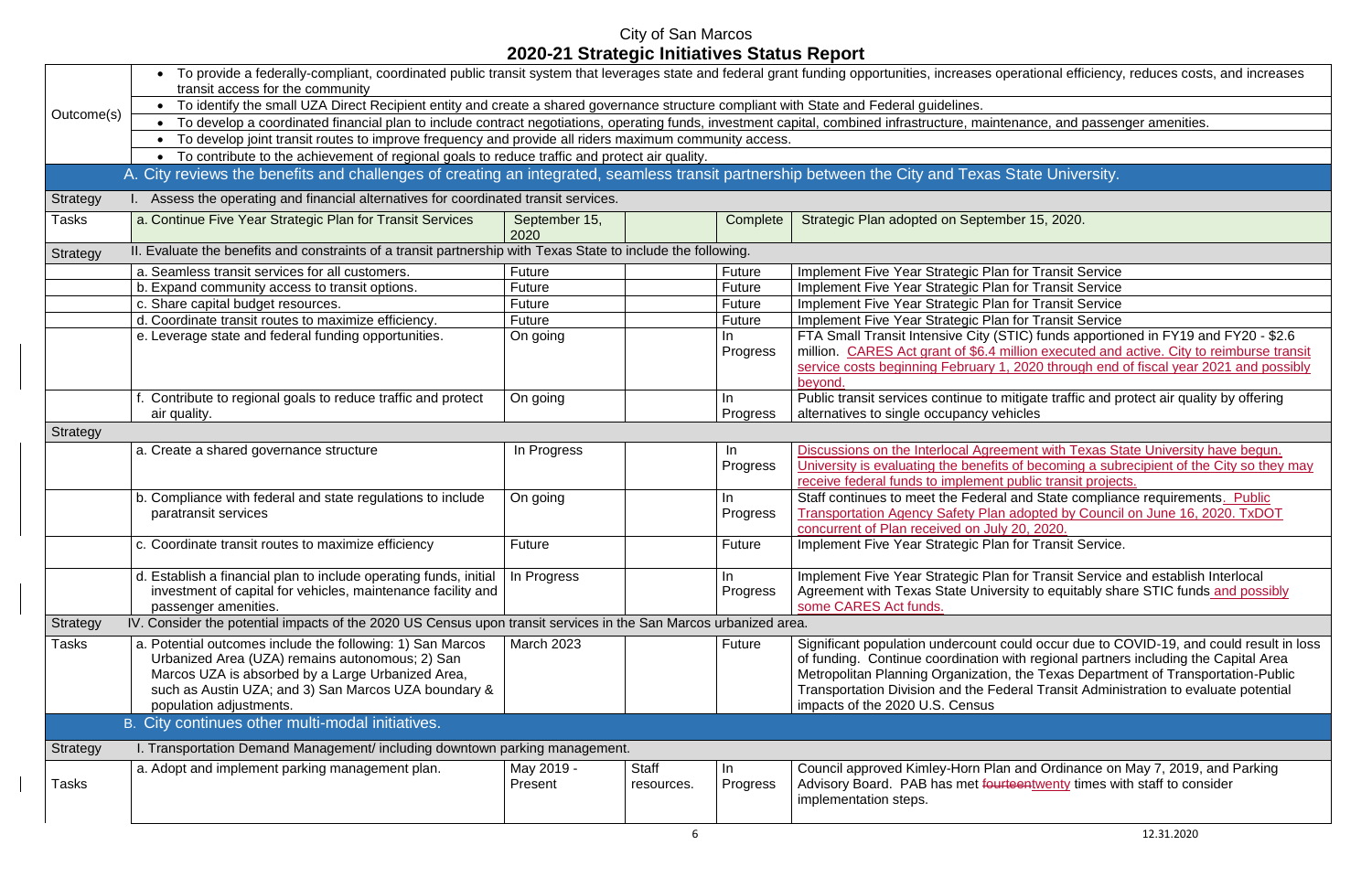|                 |                                                                                                                               |                                             | City of San Marcos                           |                 |                                                                                                                                                                                                                                                                                                                                                                   |
|-----------------|-------------------------------------------------------------------------------------------------------------------------------|---------------------------------------------|----------------------------------------------|-----------------|-------------------------------------------------------------------------------------------------------------------------------------------------------------------------------------------------------------------------------------------------------------------------------------------------------------------------------------------------------------------|
|                 |                                                                                                                               | 2020-21 Strategic Initiatives Status Report |                                              |                 |                                                                                                                                                                                                                                                                                                                                                                   |
|                 | b. Prioritize Transportation Master Plan projects to improve<br>multi-modal alternatives.                                     | Ongoing                                     | <b>Staff</b><br>resources.                   | In.<br>Progress | TMP projects completed: Mobility I<br>TMP projects in construction or rea<br>Ped & Bike (CM Allen to Thorpe); H<br>Hunter Road Re-Striping (Bike Lan<br>Improvements (10' Shared Use Pat<br>Lanes & Sidewalk)<br>TMP projects in design: Bishop & I<br>Bike/Pedestrian & Widening; Purga<br>(Sidewalk & Bike Lanes); Sunset A<br>Imp (10' Shared Use Path & conne |
|                 | c. Evaluate and prioritize other transportation demand<br>management tactics.                                                 | Future                                      | <b>Staff</b><br>resources.                   | Future          | Parking & Mobility Manager (when<br>primary responsibility for this task.                                                                                                                                                                                                                                                                                         |
|                 | d. Work with Texas State on park and ride locations                                                                           |                                             |                                              |                 |                                                                                                                                                                                                                                                                                                                                                                   |
|                 | e. Market businesses that promote multimodal<br>transportation.                                                               |                                             |                                              |                 |                                                                                                                                                                                                                                                                                                                                                                   |
| Strategy        | II. Improve Bicycle Friendly Community rating.                                                                                |                                             |                                              |                 |                                                                                                                                                                                                                                                                                                                                                                   |
| Tasks           | a. Improve and expand dockless bike share program and<br>explore other shared mobility opportunities.                         | Ongoing service                             | <b>Staff</b><br>resources.                   | In<br>Progress  | Council approved VeoRide bike sha<br>e-assist bikes in February, 2019.<br>partnership with Texas State Unive<br>Fleet includes 50 scooters for City a<br><b>Multimodal Parking Initiatives Mana</b>                                                                                                                                                               |
|                 | b. Revisit Complete Streets policy and propose changes for<br>Council consideration.                                          |                                             |                                              | In.<br>Progress | <b>Multimodal Parking Initiatives Mana</b>                                                                                                                                                                                                                                                                                                                        |
|                 | c. Consider creation of a Bicycle & Pedestrian Advisory<br>Committee.                                                         |                                             |                                              | Future          | Multimodal Parking Initiatives Mana                                                                                                                                                                                                                                                                                                                               |
|                 | d. Adopt and implement bicycle master plan.                                                                                   |                                             |                                              | Future          |                                                                                                                                                                                                                                                                                                                                                                   |
|                 | e. Engage Community at events for bicycles.                                                                                   |                                             | <b>Transit and</b><br><b>NH</b><br>Enhancemt | <b>Future</b>   | Multimodal Parking Initiatives Mana<br>Neighborhood Enhancement will In<br>community events.                                                                                                                                                                                                                                                                      |
| <b>Strategy</b> | III. Improve pedestrian connectivity and accessibility.                                                                       |                                             |                                              |                 |                                                                                                                                                                                                                                                                                                                                                                   |
| Tasks           | a. Conduct updated assessment of existing sidewalk<br>infrastructure.                                                         |                                             |                                              |                 |                                                                                                                                                                                                                                                                                                                                                                   |
|                 | b. Develop and adopt Sidewalk Master Plan.                                                                                    |                                             |                                              |                 |                                                                                                                                                                                                                                                                                                                                                                   |
|                 | c. Identify and program long-term pedestrian improvements                                                                     |                                             |                                              |                 |                                                                                                                                                                                                                                                                                                                                                                   |
|                 | d. Conduct site survey sampling for ADA compliance.                                                                           | Oct 2019 – Sept<br>2020                     | <b>Staff</b><br><b>Resources</b>             |                 | To be completed with Public Servic                                                                                                                                                                                                                                                                                                                                |
| Strategy        | IV. Other regional transit partnerships.                                                                                      |                                             |                                              |                 |                                                                                                                                                                                                                                                                                                                                                                   |
| Tasks           | a. Evaluate the benefits of regional transit partnerships with<br>interurban providers including multi-modal transit facility | Future                                      |                                              | Future          | To be considered during preliminar<br>recommendation of the Five-Year S                                                                                                                                                                                                                                                                                           |
|                 | options.<br>b. Investigate light rail, AMTRAK, and other future transit<br>opportunities.                                     | Future                                      |                                              | Future          |                                                                                                                                                                                                                                                                                                                                                                   |
|                 | c. Explore options for a downtown circulator, including all<br>alternative fuel/vehicle options.                              | Future                                      |                                              | Future          |                                                                                                                                                                                                                                                                                                                                                                   |
| Strategy        | V. Pursue multi-modal funding opportunities.                                                                                  |                                             |                                              |                 |                                                                                                                                                                                                                                                                                                                                                                   |

Hub; CM Allen; Mill Street The projects in construction or the bid projects in the state of the bid: Hopkins St (Bishop to Moore), E Hopkins Hunter/Wonder World Bike & Ped Intersection Imp; hes from WW to San Antonio); Uhland Road Ith); Guadalupe St Improvements (Buffered Bike

Belvin Imp (Sidewalk, Bike); Old RR 12 atory Creek Imp (Greenway); Sessom & Academy Acres (Broadway Bike Lanes); TxDOT IH-35 & SH123 ctions across IH-35) position is filled) and Parking Advisory Board have

are program in 2018. Fleet was expanded to include VeoRide exited the market in August, 2020. In prsity, City deployed scooter pilot program with SPIN. and 150 scooters for the University. The new ager may be assigned responsibility for this task. ager may be assigned responsibility for this task.

ager may be assigned responsibility for this task.

ager may be assigned responsibility for this task. ncorporate bicycle valet utilizing volunteers at

tes-Transportation's sidewalk assessment update.

y engineering report on the Transit Plaza **Strategic Plan for Transit Service.**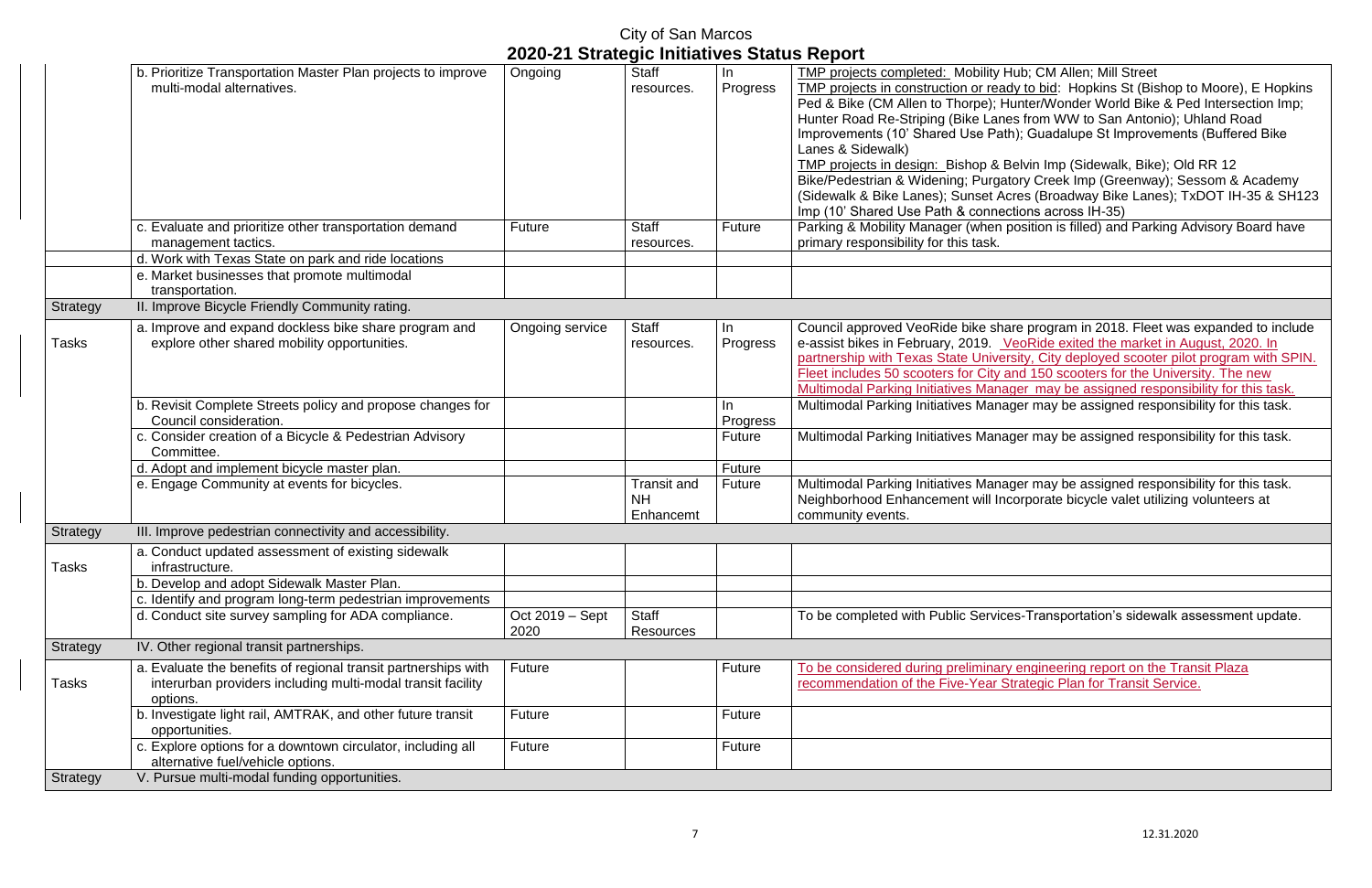City Engineering coordinating on \$1.3M Hwy 80 Shared Use Path Project (Thorpe to River Road) accepted by TxDOT as a State pedestrian improvement project. Required

congressional action for potential funding allocation and grant opportunities.

#### City of San Marcos **2020-21 Strategic Initiatives Status Report** Tasks | a. Work with Grant Manager for seeking out, applying for, Ongoing | General In and managing grant funding opportunities. Services, progress Engrg City funding reduced to less than \$50k Strategy VI. Improve and develop San Marcos Regional Airport in accordance with the newly updated Master Plan. a. Establish stakeholder group and meet regularly to After August 2020 | Future | Garver Plan release anticipated November 2020. discuss airport growth and future plans b. Leverage state and federal funding opportunities | Ongoing | Varies | Ongoing | CARES Act allocation to airport of \$157,000 for operations. Monitoring pending c. Establish zoning ordinances to protect airport After approval of Future approaches as residential growth continues east of IH-35 Airport Layout Plan in Master Plan Update d. Improve vehicular access **Ongoing** | Ongoing | Varies | Ongoing | Evaluating options for shared access from FM110 with Gary Job Corp Center. Includes FM 110 and SH 21 improvements e. Leverage proximity of SMART Terminal for logistic Ongoing **In conjunction with Master Plan Update** operations **FY 2020 Strategic Initiatives Timeline/ Budget \$ Status Notes Estimated and Resources Completion Date WORKFORCE DEVELOPMENT** ┍┿┓ **The Common** • To align city, business, workforce, education, social service, and economic development policies and programs to grow and sustain a healthy local economy. • To close the skills gap and build a workforce that will meet local business demand. Outcome(s) • To increase the number of residents earning a living wage and to encourage our youth to obtain additional training to become "job ready" in the future. A. Leverage and Partner with the Community Strategy I. Identify current assets including partners, existing services, possible locations, and organizational purpose. Include mapping of assets and services within the City. Tasks a. Evaluate studies that have already been done, including October 2019 | Ongoing | Local information has been evaluated as available. ALICE, E3 Alliance, Texas the ALICE (Asset Limited, Income Constrained, Employed) Report. promote the census, which will also be a source of information. April 2019 | Ongoing | Participated in all facets of the Pathways to Prosperity. Working with ACC to offer b. Coordinate community-wide conversations to identify ways our students and residents can overcome obstacles and create more local opportunities for education and career success. would like to focus on trade-related and industry certification courses. Strategy II. Identify community partner to anchor a cradle to career initiative. Tasks **a.** Within the City of San Marcos, the Public Library has After October \$67,768 been identified as the department to anchor this initiative. 2019 (salary + **Complete** A Librarian with workforce development skills will be benefits of added to the team in the new budget year. new Librarian) improve their skills.

Workforce Solutions, and GSMP have all produced useful studies. The Library did

classes at El Centro were put on hold when COVID struck. Active participant in the E3 initiative. Assisting with consortium for people experiencing homelessness. Large meetings that are community-wide are on hold due to COVID-10. Library staff hosted ACC Continuing Education department for a tour of the library expansion and met to discuss a future partnership to offer ACC services and possible classes. The library

Deborah Carter has degrees in Social Work, Adult Education, and Library Science. She previously worked at SMPL and for San Antonio PL running their GED and JOBS programs. Deborah is a certified National Resume Writer. She provides one-to-one assistance on a daily basis via zoom, telephone, or meeting them outside on the library porch. She is now attending classes to be certified as a Texas Benefits Counselor. This will allow her to access systems directly to determine programs that could providing training or support in order for the patron to participate in educational programming to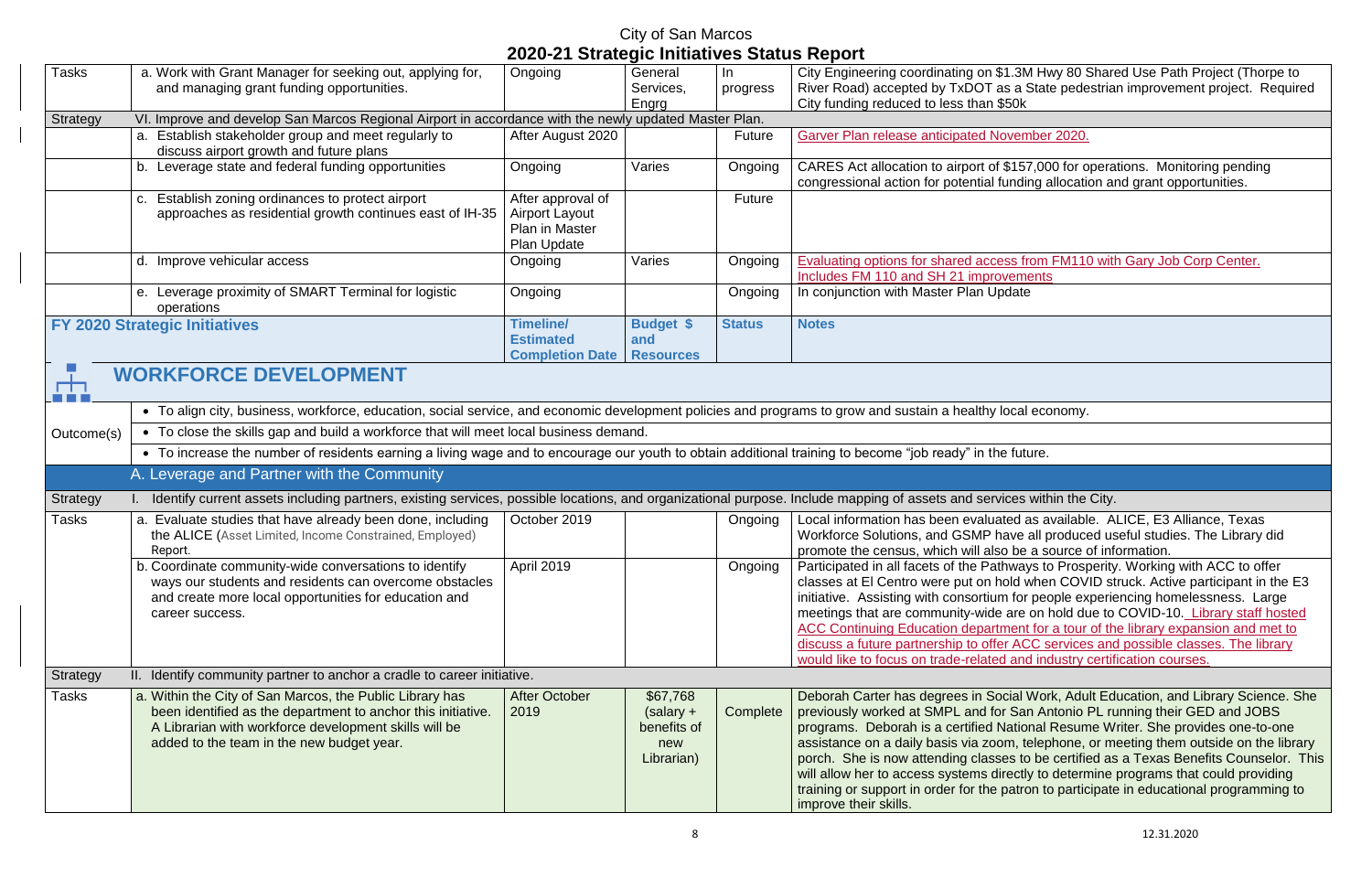|              | City of San Marcos<br>2020-21 Strategic Initiatives Status Report                                                                                                                                                                                                                     |              |                           |                       |                                                                                                                                                                                                                                                                                                                                                                                                                                                                                                                                                                                                            |  |  |
|--------------|---------------------------------------------------------------------------------------------------------------------------------------------------------------------------------------------------------------------------------------------------------------------------------------|--------------|---------------------------|-----------------------|------------------------------------------------------------------------------------------------------------------------------------------------------------------------------------------------------------------------------------------------------------------------------------------------------------------------------------------------------------------------------------------------------------------------------------------------------------------------------------------------------------------------------------------------------------------------------------------------------------|--|--|
|              | b. Coordinate with businesses, chamber of commerce,<br>GSMP, SMCISD, Texas State University, Texas<br>Workforce, and other stakeholders.                                                                                                                                              | January 2020 |                           | Ongoing               | In early 2020, GSMP organized a w<br>together and Deborah Carter attend<br>have been scheduled. The Chambe<br>during COVID, but the contacts ma<br>call away. The Office for P-16 Initia<br>to-one job assistance, but they are<br><b>GSMP, the library began work to for</b><br>empower entrepreneurs with tools t<br>and growing businesses. Meeting o<br>library when in-person events are s                                                                                                                                                                                                            |  |  |
| Strategy     | III. Identify and develop outreach opportunities.                                                                                                                                                                                                                                     |              |                           |                       |                                                                                                                                                                                                                                                                                                                                                                                                                                                                                                                                                                                                            |  |  |
| <b>Tasks</b> | a. Participate with the Chamber of Commerce Education<br>Committee, Rotary Job Fair, SMCISD Career & Technical<br>Trades teachers, Texas Workforce, Community Action<br>Adult Education, and other existing groups to promote a<br>successful career path for students and residents. |              | <b>Staff</b><br>Resources | Ongoing               | The library has provided a table at s<br>information about our job assistance<br>two onsite Workforce Job Fairs incl<br>Census and the IRS provided job in<br>The IRS hired 25 people from that a<br>their workforce. Workforce and SMF<br>The library hosted two job fairs onlir<br>programs. Library staff toured the S<br>courses available while still in high a<br>Rural Capital offices have moved 7<br>transportation. Even people with ca<br>Some Texas Workforce were meeti<br>under control, we expect that will co<br>the training that may be available fo<br>https://workforcesolutionsrca.co |  |  |
|              | b. Help increase the productivity of area business and the<br>advancement of incumbent workers by promoting<br>employee retention programs, on-the-job training, lifelong<br>learning, and industry-recognized credential attainment.                                                 |              |                           | Ongoing               | The 3rd Microsoft Certification class<br>total of 56 people have completed t<br>8 were hired in new jobs right away<br>indoors. For people inexperienced v<br>online. GED and English classes a<br>November the library offered 39 cla                                                                                                                                                                                                                                                                                                                                                                     |  |  |
| Strategy     | IV. Identify challenges and unmet needs in the business community that are impacted by Workforce Development.                                                                                                                                                                         |              |                           |                       |                                                                                                                                                                                                                                                                                                                                                                                                                                                                                                                                                                                                            |  |  |
| <b>Tasks</b> | a. Include challenges and unmet needs in the community<br>conversations facilitated by E3 Alliance.                                                                                                                                                                                   | October 2019 |                           | Complete              | Information will be gathered in April<br>October 2019 and the data is now a                                                                                                                                                                                                                                                                                                                                                                                                                                                                                                                                |  |  |
|              | b. Develop volunteer and mentoring opportunities<br>community-wide.                                                                                                                                                                                                                   | March 2020   |                           | <b>New</b><br>Ongoing | Mentoring has been greatly impacte<br>mentoring a SMCISD student will at<br>25 COSM employees have signed u<br>been gaining experience at the libra<br>Reading program is including a teer<br>Teen Librarian Pamela Carlile, teen<br>and social media, create videos, an<br>summer and school year.                                                                                                                                                                                                                                                                                                        |  |  |
| Strategy     | V. Explore possibility of a day labor program implemented through social service agencies.                                                                                                                                                                                            |              |                           |                       |                                                                                                                                                                                                                                                                                                                                                                                                                                                                                                                                                                                                            |  |  |
|              | a. Explore possibility of a day labor program implemented<br>through social service agencies.                                                                                                                                                                                         |              |                           |                       |                                                                                                                                                                                                                                                                                                                                                                                                                                                                                                                                                                                                            |  |  |

vorkgroup to include Education and Workforce ded the organizational meeting, but no other meetings er of Commerce Education Committee is not meeting de through this long-standing group are only a phone iatives at Texas State would normally help with onenot operational during COVID. In partnership with Form "1 Million Cup San Marcos" – a program to to break down barriers standing in the way of starting and growing business in this program will be housed at the lafe.

several job fairs in the community in order to provide e programs and materials. The library also hosted uding their first-ever Saturday event. Both the Interview and on-the-spot hiring events at the library. event. The Census was also provided space to train PL joined together for an online job fair.

ne, but they are not as successful as the in-person SMCISD Career & Technology Academy and the school are quite impressive. The Texas Workforce miles from downtown and it is not served by public ars are having difficulty finding the right building. ing clients at the library and once COVID is more ontinue. In the meantime, we have been promoting or free to many of our patrons.

 $nm/seekers/target-occupations-list$ 

ses started in January and finished up online. So far a raining and 40 have received certification and at least We will offer this class again once it is safe to be with computers, it is too difficult to teach this class Iso started inhouse and have moved online. sses that were attended by 252 people.

2019 and follow-up discussions were held in october 2019 and the data is now all the data is not determined a valid for the data is not the set of  $\ell$ August by COVID-19. City employees interested in ttend an organization meeting on October 7. So far up to be a mentor. SMCISD Crossroad students have ary and at other sites around SM. The Summer n virtual volunteer experience under the direction of Is can develop crafts, take/edit photos for the website d provide other postings to be used throughout the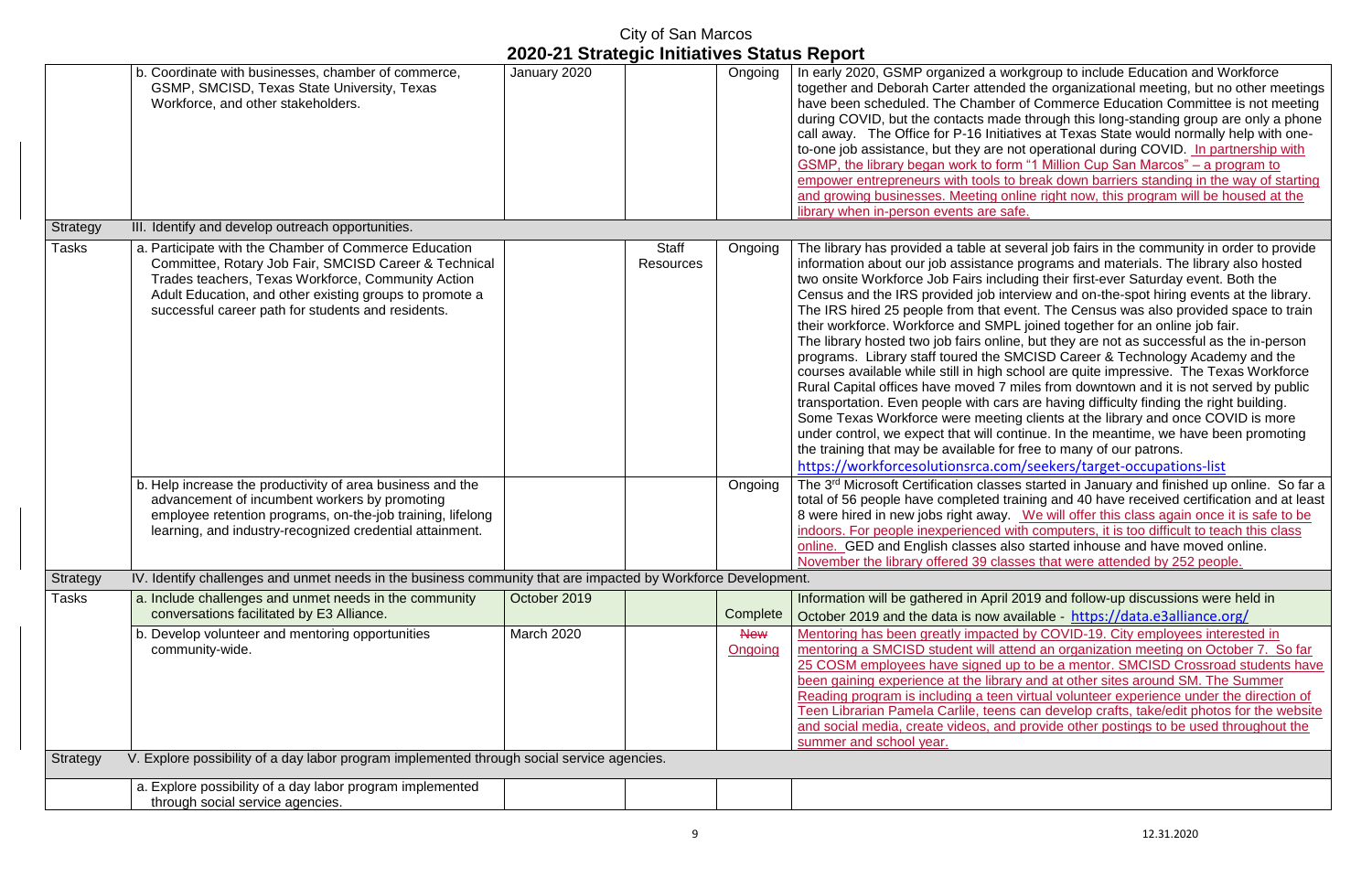| B. Facilitate opportunities for Training and Programming. |                                                                                                                                                                                                                                                                                                 |                  |  |         |                                                                                                                                                                                                                                                                                                                                                                                                                                                                                                                                                                                                                                                                                                                                                                        |  |  |
|-----------------------------------------------------------|-------------------------------------------------------------------------------------------------------------------------------------------------------------------------------------------------------------------------------------------------------------------------------------------------|------------------|--|---------|------------------------------------------------------------------------------------------------------------------------------------------------------------------------------------------------------------------------------------------------------------------------------------------------------------------------------------------------------------------------------------------------------------------------------------------------------------------------------------------------------------------------------------------------------------------------------------------------------------------------------------------------------------------------------------------------------------------------------------------------------------------------|--|--|
| Strategy                                                  | I. Identify and communicate existing training available, including through technology such as a mobile phone application.                                                                                                                                                                       |                  |  |         |                                                                                                                                                                                                                                                                                                                                                                                                                                                                                                                                                                                                                                                                                                                                                                        |  |  |
| <b>Tasks</b>                                              | a. Promote community awareness of area occupations in<br>demand and the associated skill sets required.                                                                                                                                                                                         | October 2020     |  | Ongoing | A JOBS Center opened in January as pa<br>job announcements, and jobhunting tips<br>booked ahead of time. The office include<br>along with the most common interview s<br>schedule an online interview. It is also a<br>prospective employees onsite. The offic<br>Marcos Public Library's new YouTube c<br>One of the most successful projects has<br>and Career Growth Opportunities, which<br>every day and members can request on<br>and get college and career advice. https:<br>This group is really active and successe<br>a new YouTube channel this past quarte<br>people can find the Nine videos in the W<br>YouTube. https://www.youtube.com/playlis<br>topics include resume writing, cover lette<br>library to help with career decisions, and<br>Adult." |  |  |
| Strategy                                                  | b. Provide enhanced web content on the library website to<br>refer to existing training available within a 30-mile radius<br>of San Marcos.<br>II. Explore opportunities to promote Career and Technical Education (CTE), General Education Diploma (GED), financial literacy, and life skills. | <b>July 2019</b> |  | Ongoing | <b>Local Educational Opportunities director</b><br>annually. It is available at http://sanmarco<br><b>Education-Directory-PDF</b> A directory to help<br>library's website and this is updated eve<br><b>Help-in-San-Marcos</b>                                                                                                                                                                                                                                                                                                                                                                                                                                                                                                                                        |  |  |
|                                                           | a. Programming at SM Public Library                                                                                                                                                                                                                                                             |                  |  | Ongoing | GED and English classes moved online<br>literacy classes were offered under the t<br>have classes meet, ACC will be offering<br>Possible courses include welding, HVA<br>certification, and Computer Technology.                                                                                                                                                                                                                                                                                                                                                                                                                                                                                                                                                       |  |  |
| Strategy                                                  | III. Identify potential gaps and barriers for San Marcos residents and consider alternate delivery methods when possible.                                                                                                                                                                       |                  |  |         |                                                                                                                                                                                                                                                                                                                                                                                                                                                                                                                                                                                                                                                                                                                                                                        |  |  |
| <b>Tasks</b>                                              | a. Work with non-profits and social services to develop a<br>guide to services that could be accessed in a printed<br>directory as well as online.                                                                                                                                              |                  |  | Ongoing | The second printing which includes a he<br>locations around SMTX and online and<br>COVID, a shorter English/Spanish list of<br>distributed at locations around the comn<br>experiencing homelessness has been p<br>certified Texas Benefits Counselor, our<br>improved. http://sanmarcostx.gov/3231/Con<br>and provide continual collaboration with<br>Homeless Coalition, and COVID respon<br>September, Deborah Carter has worked<br>homelessness or were housing insecure<br>that did not have a phone, filing out job a<br>could provide work clothing and safety of                                                                                                                                                                                               |  |  |

as part of the learning center and it includes books, g tips. The area also includes an office that can be dead a computer with camera and microphone, iew software platforms. This allows people to Iso available for employers so they can meet office is used regularly by Workforce Solutions. San Ibe channel has begun posting job related videos. s has been the Facebook group for Jobs, Education, which now has 860 members. Posts are promoted st one-to-one assistance, practice interview skills, <https://www.facebook.com/groups/SMPLJobsandResources/> thes group is recorded regularly. The library introduced juarter. Videos are posted on the Facebook page, but the Workforce series can be easily found on Voutube. https://www.youtube.com/playlist?list=PLGSQeEA80JFQwZ54Lhftbp75mrMJ3E1vr r letters, interviewing skills, materials available at the , and the newest title "Going Back to School as an

ectory was updated in November and will be updated narcostx.gov/DocumentCenter/View/8808/Local-Adulthelp people with basic needs is available on the library week. [http://sanmarcostx.gov/3231/Community-](http://sanmarcostx.gov/3231/Community-Help-in-San-Marcos)

nline in response to COVID. In January, financial the title Your Financial New Year. Once it is safe to ering continuing education classes at the library. HVAC technician, Microsoft certification, Cisco

a helpful index is available in paper format at and this will be updated each January. During ist of services was available online and was community. An additional guide for people en produced. Once Deborah Carter becomes a our access to assist customers in need will be I/Community-Help-in-San-Marcos Library staff are active with Workforce Solutions, Mental Health Coalition, sponse that includes hosting a testing site. Since orked intensely with nine people experiencing ecure. Services included meeting with people outside job applications, and then finding agencies that ety gear.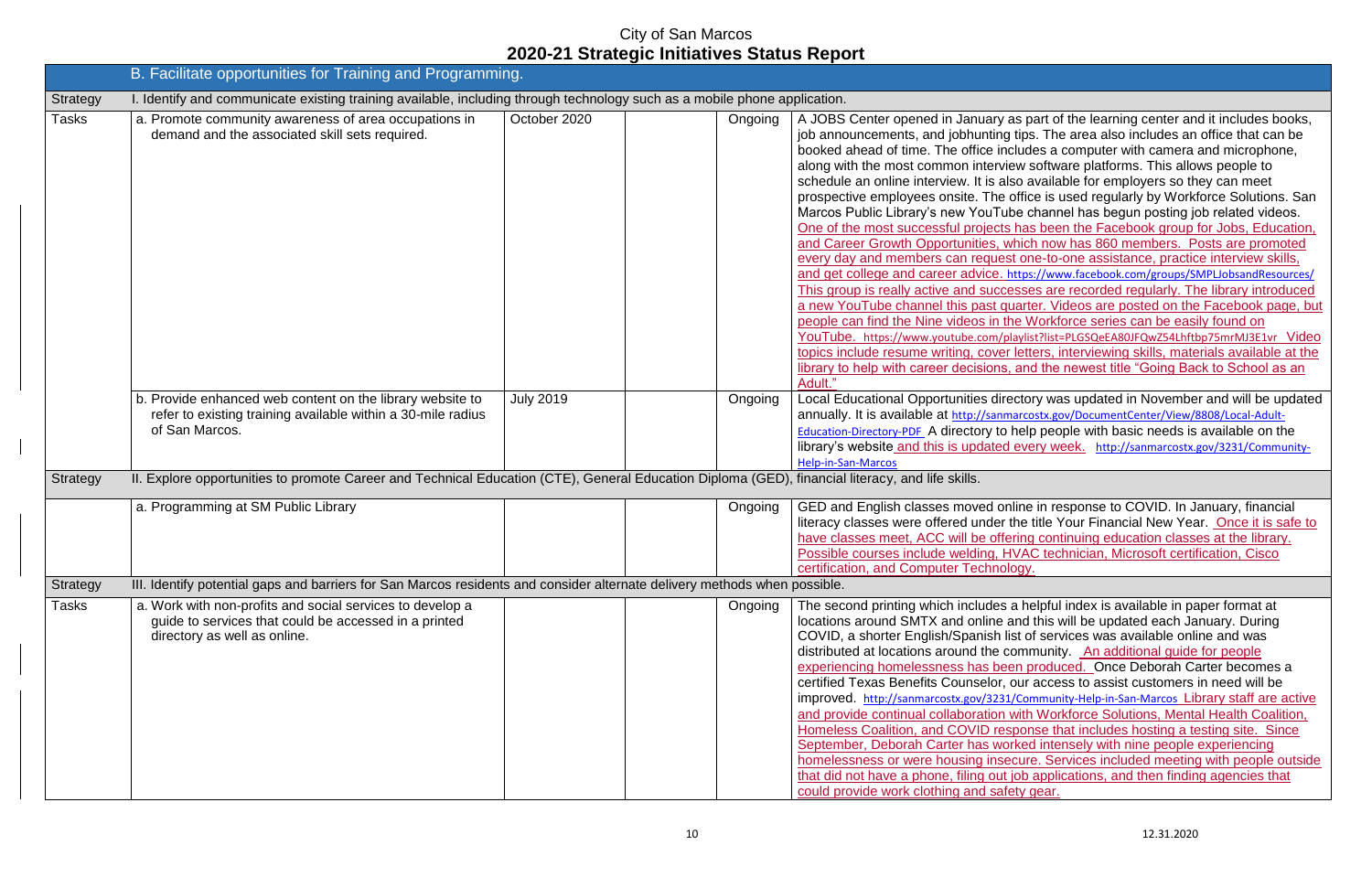City of San Marcos

#### **2020-21 Strategic Initiatives Status Report** b. Review the findings from the Workforce Housing Initiative, July 2019 Ongoing Partnership Initiative, and Multi-Modal Transportation Initiative. Strategy IV. Identify potential items to include when incentivizing economic development agreements. Tasks a. Identify model cities and determine what economic New **Economic Development Policy Work Session scheduled for February 2, 2021.** development agreements could be useful to our population b. Provide City Council with possible educational initiatives April 2020 New that could be included in future agreements. Strategy V. Evaluate Greater San Marcos Partnership (GSMP) contract to include deliverables that require training and programming opportunities. Tasks a. Work with Chris Duran and other members of GSMP to and has never met again. Chris Duran is no longer with GSMP. determine what their current agreement requires. b. Determine community partners that could benefit from the New training required in the agreement. Strategy VI. Determine where to invest City funding to mitigate gaps and barriers that have been identified including a possible training location. Tasks a. Partner with existing nonprofits, agencies, and schools to **Ongoing** provide job training and encourage development of the **New** soft skills necessary to be successful in the modern workforce. help. Dependent on Librarian position b. Identify possible regional partners that could expand into **Ongoing** Dependent on Librarian position the City of San Marcos and provide additional career **New** training. c. Provide GED, English Language, Computer Classes, and other workforce training at the San Marcos Public Library and at other locations around the city. classes will start in November. **FY 2020 Strategic Initiatives Timeline/ Timeline/ Budget \$ Status Update Notes Estimated and Completion Date Resources** 畾  **DOWNTOWN VITALITY** Outcome(s)  $\bullet$  To support diversified business activity.

New  $\vert$  A new Education and Workforce Task Force had the first meeting in September 2019,

Ongoing  $\vert$  This is done by many different staff now, however to have a more cohesive message and expand workforce services, the Librarian position would have to be filled. In March, the library hosted GED, English, Spanish, Medical Career Investigation, Basic Internet, keyboarding, Word, Excel, and a 12-week class to become Microsoft Staff Certified. In April, the library will have all of the classes as we had in March and in addition, we will provide Introduction to Virtual Reality, Equitable Housing program, and a Saturday series: (Week 1) Market Yourself, Getting the Job You Want; (Week 2) Interviewing for Success; (Week 3) Growth Mindset, motivated for life and work. October included a program on managing change and stress in the workplace and a program on Going Back to School as an Adult. During November, the library provided 39 GED classes and English Language classes with attendance of 252. During August, the library provided 25 GED classes and 23 English Language classes. Upcoming in October is a program about managing change and stress in the workplace. A new series of financial literacy

Working with ACC to provide classes when it is safe to offer inside or better weather to offer outside. Library staff is working with Workforce Solutions to identify possible students for the "High Demand Job Training Program." The program provides free training to eligible adults. In Hays County, this list includes careers like carpenter, CAN, childcare, teacher's assistant, customer service, home health, janitor, landscaping, and office clerk. The Library will also be promoting the ACC Fast Track careers, which lead to better-paying positions. These courses are not offered free, but the library will work one-to-one to assist with the FAFSA and find other social services that could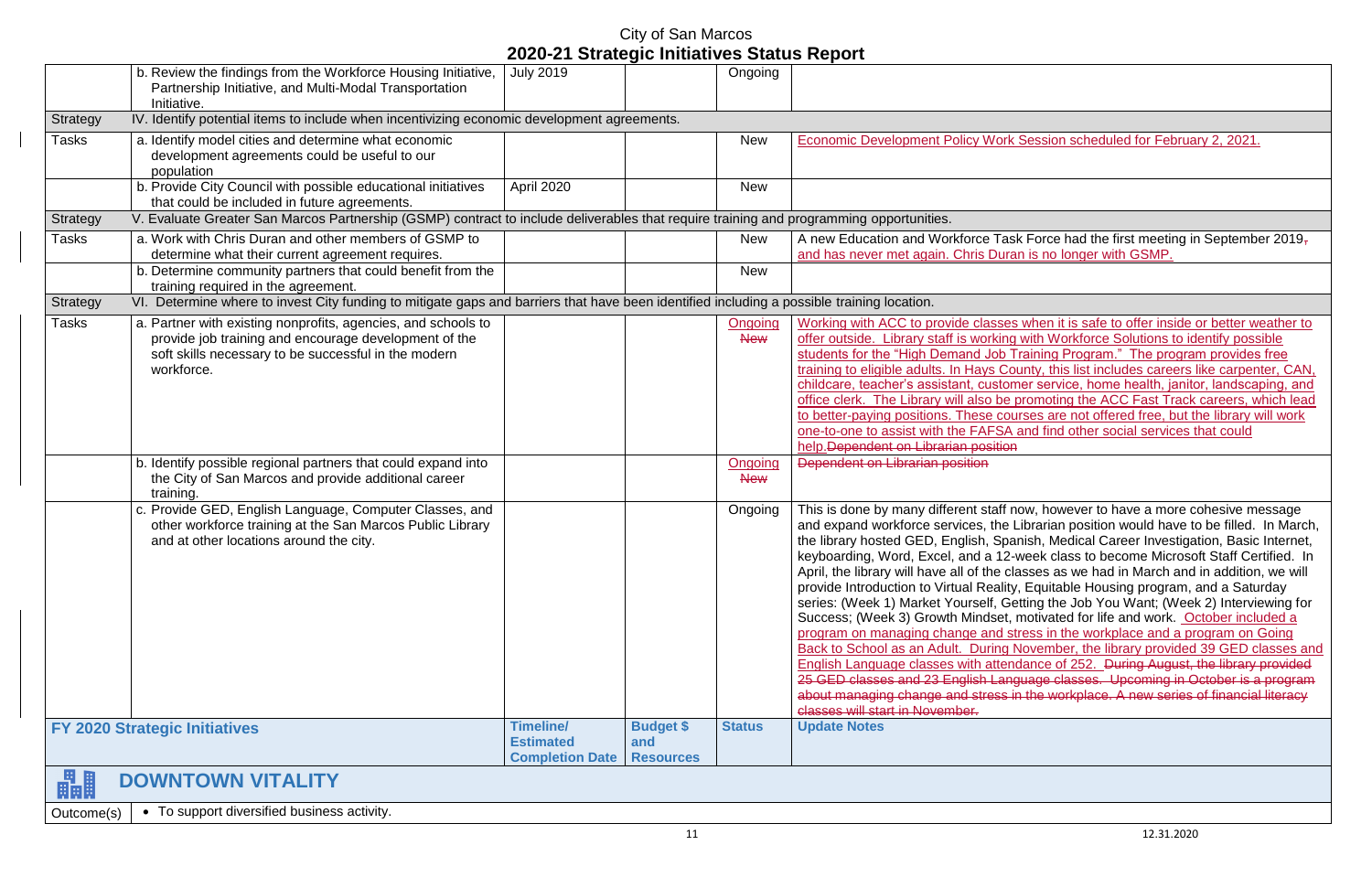|              | • To take measures to improve downtown quality of place.                                                                                           |                                                        |                               |                |                                                                                                                                                                                                                                                     |
|--------------|----------------------------------------------------------------------------------------------------------------------------------------------------|--------------------------------------------------------|-------------------------------|----------------|-----------------------------------------------------------------------------------------------------------------------------------------------------------------------------------------------------------------------------------------------------|
|              | • Accessibility to and within the downtown.                                                                                                        |                                                        |                               |                |                                                                                                                                                                                                                                                     |
|              | A. Support diversified business activity.                                                                                                          |                                                        |                               |                |                                                                                                                                                                                                                                                     |
| Strategy     | Begin a revised Downtown Master Plan including, the innovation, cultural and arts districts.                                                       |                                                        |                               |                |                                                                                                                                                                                                                                                     |
| <b>Tasks</b> | a. Scope and Visioning exercise with district stakeholders<br>and City Council.                                                                    | Summer 2020                                            | Seeking<br>source.            | In Process     | \$100,000 is the estimated costs. Overseen by Planning and Development Serv<br>Incorporated in to the Comp Plan process.                                                                                                                            |
|              | b. Request for Proposal (RFP) and contract for consultant.                                                                                         | Spring 2020                                            | Planning<br><b>Staff</b>      | Complete<br>d  | MIG selected as the Vendor. Completed with the Comp Plan award                                                                                                                                                                                      |
|              | c. Public outreach with key stakeholders including the<br>Downtown Association, Main Street, the University, as<br>well as other key stakeholders. | Fall/Winter 2020                                       | Funded                        | In process     | Working with consultant to begin the process. Staff kick-off held in late August.                                                                                                                                                                   |
|              | d. Work with Arts Commission to identify projects linking<br>Downtown and the river.                                                               | Winter 2020                                            | <b>Previous</b><br>year funds | In<br>progress | Arts Commission has begun the discussion process.                                                                                                                                                                                                   |
|              | e. Drafting and adopting the Downtown Master Plan.                                                                                                 | Winter/Spring<br>2021                                  | Planning<br><b>Staff</b>      |                | Overseen by Planning and Development Services. Incorporated in to the Comp<br>process.                                                                                                                                                              |
| Strategy     | II. Define goals and objectives for the Main Street program.                                                                                       |                                                        |                               |                |                                                                                                                                                                                                                                                     |
| <b>Tasks</b> | a. Review current goals and objectives within the Four Point<br>approach of; 1-Economic Vitality, 2-Design, 3-<br>Organization, and 4-Promotion    | Ongoing                                                | CVB/Main<br><b>St</b>         | Ongoing        | Main Street Advisory Board Agenda item                                                                                                                                                                                                              |
|              | b. Develop a strategy for transformation of Downtown along<br>the Four Points.                                                                     | Ongoing                                                | <b>CVB/Main St</b>            | Ongoing        | Main Street Advisory Board Agenda item                                                                                                                                                                                                              |
|              | c. Define quantifiable outcomes and projects for the<br>Implementation Plan strategies identified.                                                 | <b>July 2019-</b><br>January 2020                      | <b>CVB/Main St</b>            | Ongoing        | Main Street Advisory Board Agenda item                                                                                                                                                                                                              |
|              | d. Align organizational resources to achieve desired<br>outcomes through the budget process.                                                       | Discussion with<br>other<br>departments.               | <b>CVB/Main St</b>            | Ongoing        | Main Street Advisory Board Agenda item                                                                                                                                                                                                              |
| Strategy     | III. Review possible programs for legacy businesses.                                                                                               |                                                        |                               |                |                                                                                                                                                                                                                                                     |
| <b>Tasks</b> | a. Promoting City grant programs.                                                                                                                  | Project on hold<br>due to projected<br>funding deficit |                               |                |                                                                                                                                                                                                                                                     |
|              | b. Buying down interest rates for small businesses.                                                                                                | Project on hold<br>due to projected<br>funding deficit |                               |                |                                                                                                                                                                                                                                                     |
| Strategy     | IV. Evaluate funding for co-working sites.                                                                                                         |                                                        |                               |                |                                                                                                                                                                                                                                                     |
| <b>Tasks</b> | a. Splash program? Other programs?                                                                                                                 |                                                        |                               |                |                                                                                                                                                                                                                                                     |
|              | B. Take measures to improve downtown quality of place.                                                                                             |                                                        |                               |                |                                                                                                                                                                                                                                                     |
| Strategy     | I. Review and assess possible sites and facilities which could promote San Marcos as a destination.                                                |                                                        |                               |                |                                                                                                                                                                                                                                                     |
| <b>Tasks</b> | a. Utilizing Kissing Alley as event space.                                                                                                         | Spring 2021                                            | DT TIRZ                       | In<br>progress | Collaborative effort of multiple departments to achieve additional public space a<br>event destination. Reconstruction of Kissing Alley - Preliminary Engineering Re<br>complete. Public and downtown stakeholder participation underway on event s |

| In Process |                                                                                                                               |
|------------|-------------------------------------------------------------------------------------------------------------------------------|
|            | \$100,000 is the estimated costs. Overseen by Planning and Development Services.<br>Incorporated in to the Comp Plan process. |
| Complete   | MIG selected as the Vendor. Completed with the Comp Plan award                                                                |
| d          |                                                                                                                               |
|            |                                                                                                                               |
| In process | Working with consultant to begin the process. Staff kick-off held in late August.                                             |
|            |                                                                                                                               |
|            |                                                                                                                               |
| $\ln$      | Arts Commission has begun the discussion process.                                                                             |
| progress   | Overseen by Planning and Development Services. Incorporated in to the Comp Plan                                               |
|            | process.                                                                                                                      |
|            |                                                                                                                               |
| Ongoing    | Main Street Advisory Board Agenda item                                                                                        |
|            |                                                                                                                               |
|            |                                                                                                                               |
| Ongoing    | Main Street Advisory Board Agenda item                                                                                        |
|            |                                                                                                                               |
| Ongoing    | Main Street Advisory Board Agenda item                                                                                        |
|            |                                                                                                                               |
| Ongoing    | Main Street Advisory Board Agenda item                                                                                        |
|            |                                                                                                                               |
|            |                                                                                                                               |
|            |                                                                                                                               |
|            |                                                                                                                               |
|            |                                                                                                                               |
|            |                                                                                                                               |
|            |                                                                                                                               |
|            |                                                                                                                               |
|            |                                                                                                                               |
|            |                                                                                                                               |
|            |                                                                                                                               |
|            |                                                                                                                               |
|            |                                                                                                                               |
| วท.        |                                                                                                                               |
| In         | Collaborative effort of multiple departments to achieve additional public space as an                                         |
| progress   | event destination. Reconstruction of Kissing Alley - Preliminary Engineering Report                                           |
|            | complete. Public and downtown stakeholder participation underway on event space.                                              |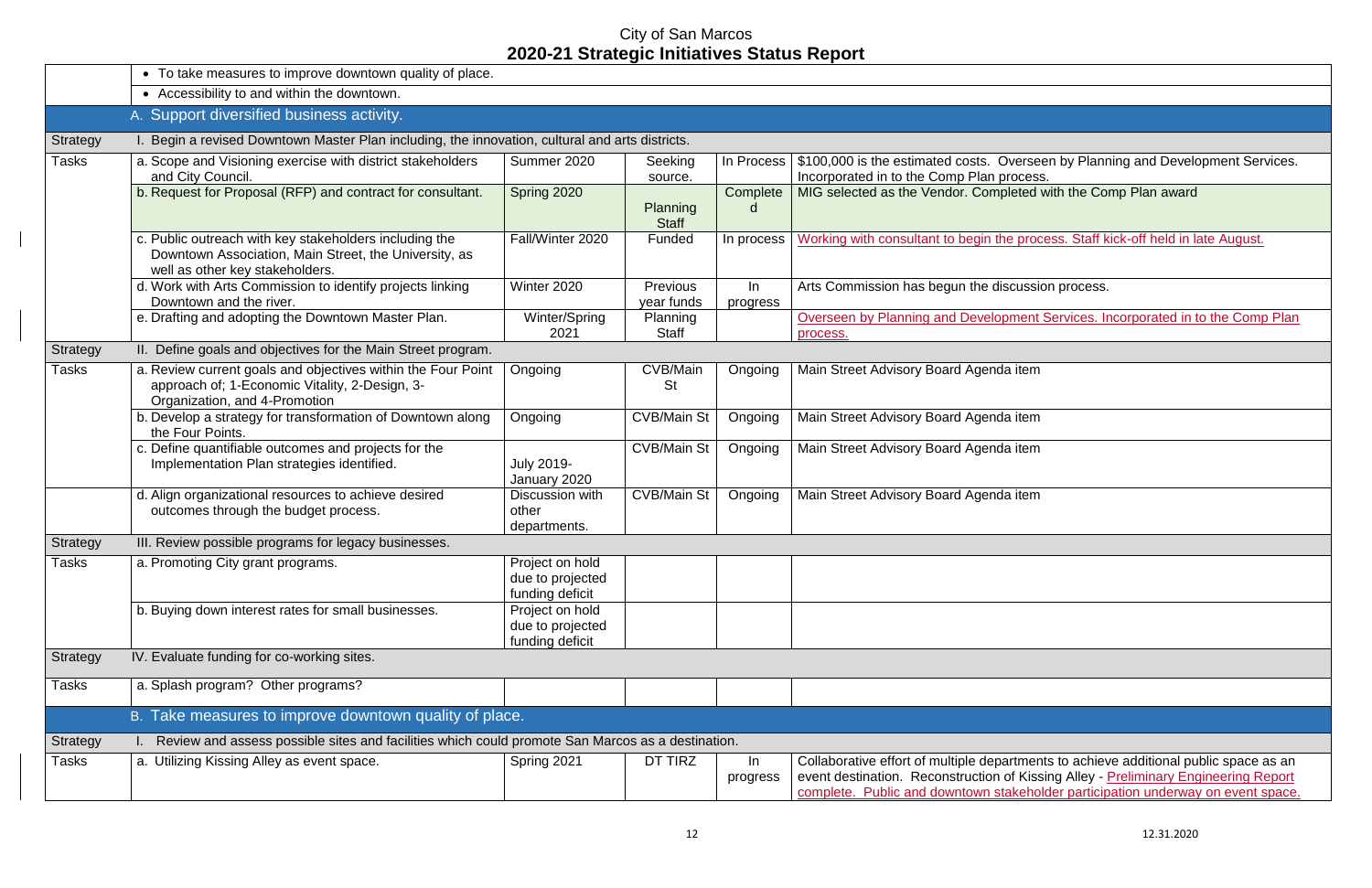|                 |                                                                                                                                                       | ZUZU ZT UNIUNGIU MMUUNUS UNUNG NUPUN |                                                    |                              |                                                                                                                                                                                                                                                                           |  |  |  |  |  |
|-----------------|-------------------------------------------------------------------------------------------------------------------------------------------------------|--------------------------------------|----------------------------------------------------|------------------------------|---------------------------------------------------------------------------------------------------------------------------------------------------------------------------------------------------------------------------------------------------------------------------|--|--|--|--|--|
|                 | b. Other sites assessed                                                                                                                               | Ongoing                              | <b>Staff</b>                                       | Winter/Spr                   | Activation of mobility hub - themed                                                                                                                                                                                                                                       |  |  |  |  |  |
|                 |                                                                                                                                                       |                                      | <b>Resources</b>                                   | ing 2021                     | Downtown Square - -Landscaping,                                                                                                                                                                                                                                           |  |  |  |  |  |
| <b>Strategy</b> | II. Review and address underground electric ordinances.                                                                                               |                                      |                                                    |                              |                                                                                                                                                                                                                                                                           |  |  |  |  |  |
|                 | a. Identify code amendments during the annual code update<br>process.                                                                                 | Ongoing                              | <b>Staff</b><br><b>Resources</b>                   |                              | No amendments were proposed in<br>Downtown Master Plan, additional a<br>Electric utility provided a summary                                                                                                                                                               |  |  |  |  |  |
| <b>Strategy</b> | III. Review and assess strategies for vacant and neglected buildings.                                                                                 |                                      |                                                    |                              |                                                                                                                                                                                                                                                                           |  |  |  |  |  |
| <b>Tasks</b>    | a. Review model programs, including incentives, and identify<br>resources.                                                                            | Summer/Fall<br>2020                  | Code<br>Enforcement<br>/ CVB/Main<br><b>Street</b> | In<br>progress               | Research and identify programs in<br>work within our community. Public p<br>message. Work with building owner<br>spaces. Creative team in process o<br>Committee for review. 'Legend Has<br>Creative in the works for the next se<br>building owners. Will create a walki |  |  |  |  |  |
|                 | b. Propose Code amendments during the annual code<br>update process, including the property maintenance code.                                         | Ongoing                              | Code<br>Enforcement<br>,CVB/Main<br>St             | In<br>Progress               | Review items with Downtown Vitalit                                                                                                                                                                                                                                        |  |  |  |  |  |
|                 | c. Identify possible options to maintain health and safety,<br>including inspections.                                                                 |                                      | Code<br>Enforcement<br>,CVB/Main<br><b>St</b>      |                              |                                                                                                                                                                                                                                                                           |  |  |  |  |  |
| Strategy        | IV. Identify strategic locations for streetscape and infrastructure improvements and identify funding options.                                        |                                      |                                                    |                              |                                                                                                                                                                                                                                                                           |  |  |  |  |  |
|                 | a. Develop an interim maintenance and beautification plan<br>and coordinate efforts amongst stakeholders.                                             | <b>Fall 2020</b>                     | <b>Staff</b><br>resources.                         | Delayed<br>due to<br>funding | Working with city departments and<br>colorful plants.                                                                                                                                                                                                                     |  |  |  |  |  |
|                 | b. Explore the long-term solutions for beautification plan and<br>maintenance including a downtown management district<br>with downtown stakeholders. | <b>Fall 2020</b>                     | <b>Staff</b><br>resources.                         | In<br>progress               | Researching funding options throug<br>seasonal beautification and mainter                                                                                                                                                                                                 |  |  |  |  |  |
|                 | c. Align organizational resources to achieve desired<br>outcomes through the budget process.                                                          | Winter/Spring<br>2021                | <b>Staff</b><br>resources.                         |                              | Submission of completed plan inclu<br>administration for FY2022 funding.                                                                                                                                                                                                  |  |  |  |  |  |
| Strategy        | V. Identify advertising opportunities with area stakeholders to highlight city attractions.                                                           |                                      |                                                    |                              |                                                                                                                                                                                                                                                                           |  |  |  |  |  |
|                 | a. Downtown Advertising Coop                                                                                                                          | FY2021                               | CVB/Main<br><b>St</b>                              | Ongoing                      | \$30,000 available for FY21. Fifty pe                                                                                                                                                                                                                                     |  |  |  |  |  |
| <b>Strategy</b> | VI. Continue working with Texas State University Police regarding Downtown Patrols.                                                                   |                                      |                                                    |                              |                                                                                                                                                                                                                                                                           |  |  |  |  |  |
|                 | a. Continue working with Texas State University Police<br>regarding Downtown Patrols                                                                  |                                      |                                                    |                              |                                                                                                                                                                                                                                                                           |  |  |  |  |  |
| <b>Strategy</b> | VII. Review and amend the Downtown Tax Increment Reinvestment Zone (TIRZ) #5.                                                                         |                                      |                                                    |                              |                                                                                                                                                                                                                                                                           |  |  |  |  |  |
| Tasks           | a. Prepare a revised Project and Finance Plan for Board<br>consideration and approval.                                                                | May-June 2020                        | <b>Staff</b><br>resources                          | In.<br>progress              | TIRZ #5 Board approved revised pl<br>the contribution from 70% to 25%.                                                                                                                                                                                                    |  |  |  |  |  |
|                 | b. Present revised Project and Finance Plan for Council and<br>Commissioner's Court consideration.                                                    | <b>June 2020</b>                     | <b>Staff</b><br>resources                          | In.<br>progress              | TIRZ #5 Board approved Final revis<br>2020 and ordinance approval June<br>Court in July.                                                                                                                                                                                  |  |  |  |  |  |

and holiday time frames. additional seating, tree lighting and street banners

Phase 1 or 2. Following the Comprehensive Plan & amendments may be considered. of cost estimates and process  $-2019$ .

other communities. Prepare summary of ideas which private partnership with building owners for consistent is to design and improve vacant windows and of uniform design for windows and spaces. Downtown It' project - installed the first of set of panels. et of vacant store fronts. Approval from multiple ing tour once additional locations are installed ty Team and schedule Workshop in Early 2020

stakeholders to landscape downtown with native

gh public and private funding sources. Scheduled nance in public areas.

ading all departments and stakeholders to

**Example 730, 30,000 aratic for Francis** errorent match. Staff is preparing promotion.

Ian in April, Revised Financing Plan in June to reduce

sed plan in June. Council public hearing on June 16,  $20^{18}$ . Revised plan to be approved by Commissioners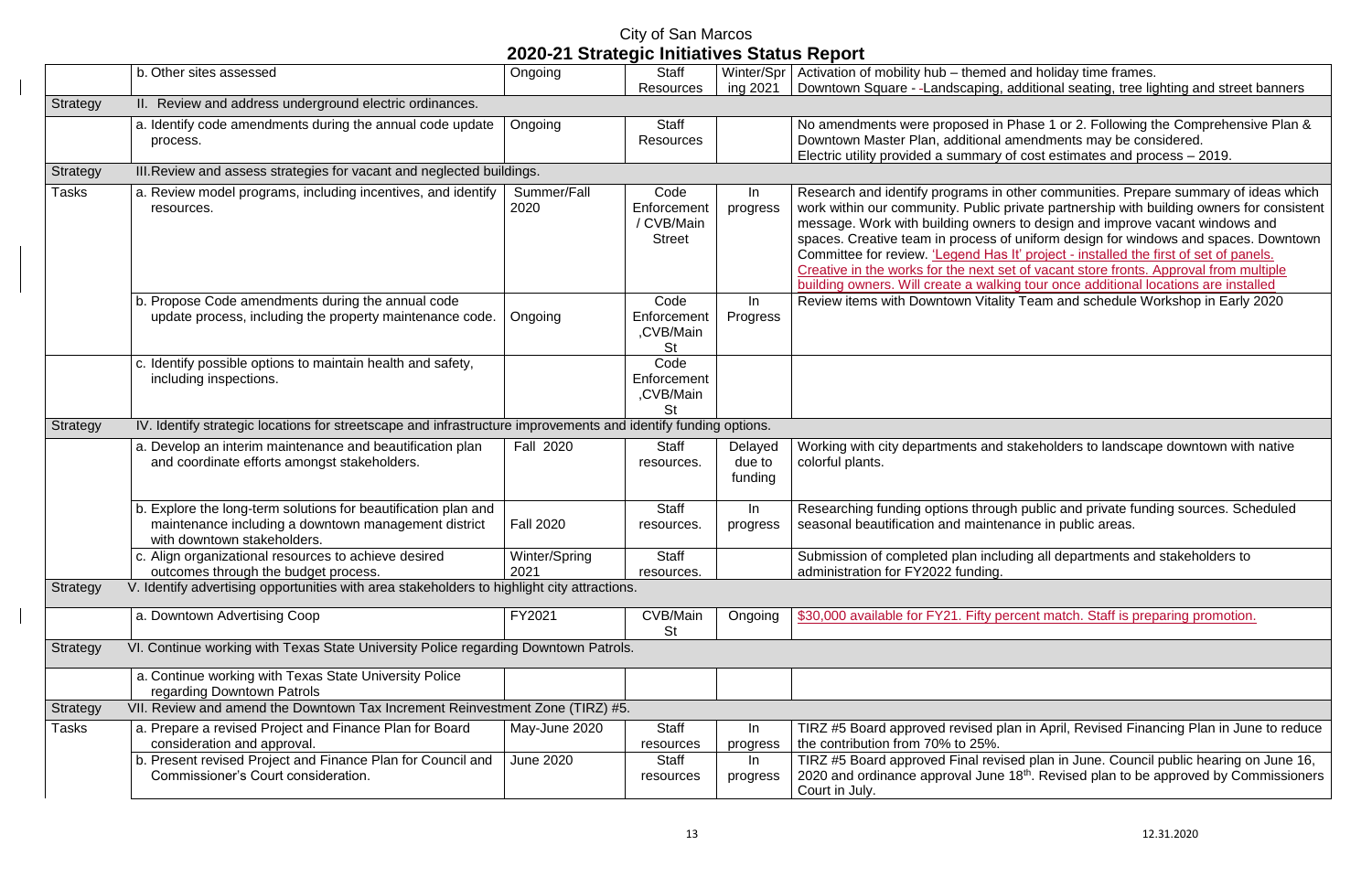City of San Marcos

buncil in December 2018. Recruitment pending Council approval of On-Street Paid Parking Implementation Plan and enabling Ordinance. Job description revised and position currently under consideration in

abling software are under review for effectiveness and

Iultimodal Parking Initiatives Manager (when position y parking management firm.

Reforms Farking Initiatives Manager (when the position is filled) and Real Estate Division. Staff has begun discussions with private property

ce and Texas State Office of Sustainability have all been contacted and have responded favorably to the City's sustainability initiative. TxState does not currently have a Sustainability Plan but are planning to develop one. ost task force of stakeholders. mber 2020 date for meeting to network and listen to

|                                      |                                                                                                                             | 2020-21 Strategic Initiatives Status Report                    |                                             |                             |                                                                                                                                                                                                                                                        |  |  |  |
|--------------------------------------|-----------------------------------------------------------------------------------------------------------------------------|----------------------------------------------------------------|---------------------------------------------|-----------------------------|--------------------------------------------------------------------------------------------------------------------------------------------------------------------------------------------------------------------------------------------------------|--|--|--|
|                                      | c. Work with the County and the TIRZ Board on Downtown<br>Vision                                                            | August 2020                                                    | Staff<br>resources                          | In<br>progress              | Scheduling for next TIRZ meeting                                                                                                                                                                                                                       |  |  |  |
|                                      | C. Accessibility to and within the downtown.                                                                                |                                                                |                                             |                             |                                                                                                                                                                                                                                                        |  |  |  |
| <b>Strategy</b>                      | I. Approve and implement the Parking Management Plan.                                                                       |                                                                |                                             |                             |                                                                                                                                                                                                                                                        |  |  |  |
| <b>Tasks</b>                         | a. Hire Multimodal Parking Initiatives Manager.                                                                             | $TBD$ – funding<br>source                                      | Transit                                     | In<br>Progress              | Budget amendment approved by council in December 20<br>Council approval of On-Street Paid Parking Implementat<br>Ordinance. Job description revised and position current<br>managed hiring program.                                                    |  |  |  |
|                                      | Procure parking management technology (meters and<br>b.<br>mobile app.).                                                    | <b>Future</b>                                                  | <b>Transit</b>                              | Future                      | License Plate Recognition and enabling software are un<br>efficiency                                                                                                                                                                                   |  |  |  |
|                                      | c. Create program branding and marketing campaign.                                                                          | Future                                                         | Transit, 3rd<br>party parking<br>mgmt firm  | Future                      | This work will be coordinated by Multimodal Parking Initi<br>is filled) and performed by 3rd party parking managemer                                                                                                                                   |  |  |  |
|                                      | d. Initiate phased rollout of on-street paid parking.                                                                       | <b>Future</b>                                                  | Transit, 3rd<br>party parking<br>mgmt firm  | Future                      | <b>Under Parking Advisory Board review</b>                                                                                                                                                                                                             |  |  |  |
|                                      | e. Negotiate off-street parking agreements with private<br>property owners and facilitate options.                          | As opportunities<br>arise                                      | <b>Staff</b><br>resources                   | In<br>Progress              | Shared responsibility of Multimodal Parking Initiatives Ma<br>filled) and Real Estate Division. Staff has begun discussi<br>owners for off-street parking. Pending due to COVID-19.                                                                    |  |  |  |
| <b>FY 2020 Strategic Initiatives</b> |                                                                                                                             | <b>Timeline/</b><br><b>Estimated</b><br><b>Completion Date</b> | <b>Budget \$</b><br>and<br><b>Resources</b> | <b>Status</b>               | <b>Update Notes</b>                                                                                                                                                                                                                                    |  |  |  |
|                                      | <b>SUSTAINABILITY</b>                                                                                                       |                                                                |                                             |                             |                                                                                                                                                                                                                                                        |  |  |  |
|                                      | • To develop a baseline of sustainability performance measures.                                                             |                                                                |                                             |                             |                                                                                                                                                                                                                                                        |  |  |  |
|                                      | • Promote sustainability practices throughout the community.                                                                |                                                                |                                             |                             |                                                                                                                                                                                                                                                        |  |  |  |
| Outcome(s)                           | • Determine strategies to incorporate sustainability into City construction and operations.                                 |                                                                |                                             |                             |                                                                                                                                                                                                                                                        |  |  |  |
|                                      | • Develop economic development and procurement policies to encourage sustainability for businesses that work with the City. |                                                                |                                             |                             |                                                                                                                                                                                                                                                        |  |  |  |
|                                      | A. Develop a baseline of sustainability performance measures.                                                               |                                                                |                                             |                             |                                                                                                                                                                                                                                                        |  |  |  |
| Strategy                             | II. Work with Texas State University and other Texas communities to assess their sustainability programs.                   |                                                                |                                             |                             |                                                                                                                                                                                                                                                        |  |  |  |
| <b>Tasks</b>                         | a. Current organizations available (Cost - initial staff time to                                                            | Sept. 2020                                                     | Jan                                         |                             |                                                                                                                                                                                                                                                        |  |  |  |
|                                      | analyze and hold meeting 2X per year)                                                                                       |                                                                | (Conservatio<br>n)                          |                             |                                                                                                                                                                                                                                                        |  |  |  |
|                                      | b. Identify City and local stakeholders                                                                                     | Sept. 2020                                                     | Jan<br>(Conservatio<br>n)                   | On going                    | <b>SMRF, SSM, SM Greenbelt Alliance and Texas State Of</b><br>been contacted and have responded favorably to the Cit<br><b>TxState does not currently have a Sustainability Plan but</b><br>SSM submitted letter offering to host task force of stakel |  |  |  |
|                                      | c. Conduct networking opportunities                                                                                         | <b>TBD</b>                                                     | TBD / Staff                                 | On going                    | Committee has designated a November 2020 date for m<br>topics of interest to the stakeholders.                                                                                                                                                         |  |  |  |
| Strategy                             | Consider if a consultant is necessary in order to determine the baseline of sustainability measures.<br>III.                |                                                                |                                             |                             |                                                                                                                                                                                                                                                        |  |  |  |
| <b>Tasks</b>                         | a. Data collection for usage (Cost - initial staff time to<br>analyze and public outreach components).                      | <b>TBD</b>                                                     | General<br>Services,<br><b>PW</b>           | In<br>Progress<br>(partial) | Database inventory in progress                                                                                                                                                                                                                         |  |  |  |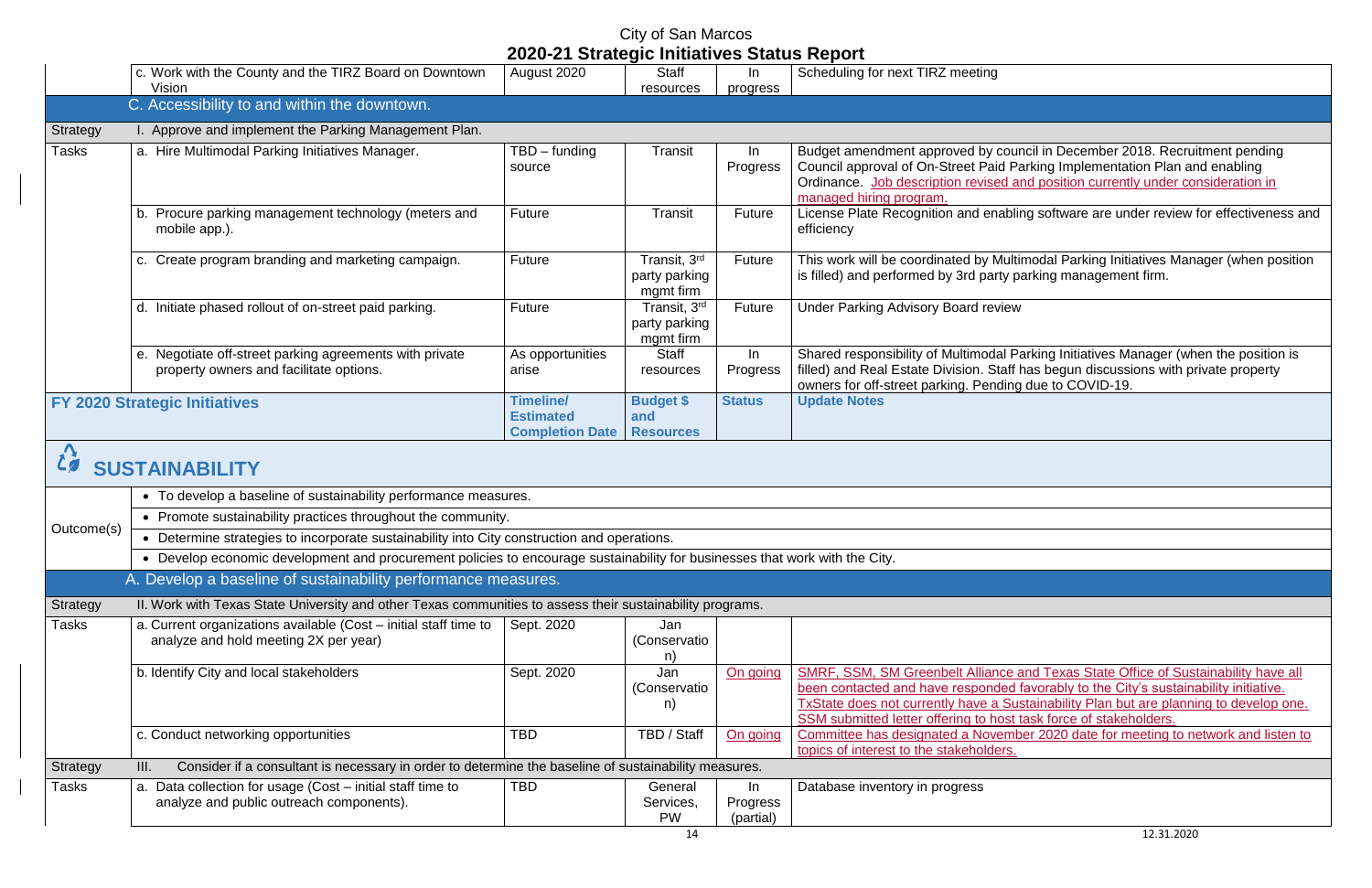City of San Marcos

tprint. Pandemic precluded enterprise wide SECO minary energy audit report was completed and

Iv be conducted to determine C/B status of potential

ance. (Tom will contact Communication to discuss rk has agreed to assist and Jan will coordinate with solidate their pages as relevant into this effort. In in setting up the Sustainability Webpage in October. to direct the public to the page.

are posted monthly on FB. oting all things sustainable, including city programs

d recycling info with receptacles. Anti-idling vehicle nt. No idling posters are being hung in City facility nstalled in City yards/facilities. No idling windshield een printed and are ready for distribution. A short d to new employee orientation and will include info on er conservation. Safety tailgates will add information. ld work.

ave been provided to SMCISD and SMA for review. SMCISD curriculum coordinator thinks program would work better with 4<sup>th</sup> grade and has hers to review; 35 kits are on order. Library has it is more suitable for in-school instruction than for

> Public Services and gathered info on other turf limitation olicy direction. Necessary ordinance amendments iate staff have met to discuss proposed changes. **Proposed or also have changes have changed videos** have been shared with the Austin Home Builders thumbs-up. On council agenda for 11/04/20 for

|                 |                                                                                                                                                                                                                                                                   |            | 2020-21 Strategic Initiatives Status Report                          |                                               |                                                                                                                                                                                                                                                                                                         |
|-----------------|-------------------------------------------------------------------------------------------------------------------------------------------------------------------------------------------------------------------------------------------------------------------|------------|----------------------------------------------------------------------|-----------------------------------------------|---------------------------------------------------------------------------------------------------------------------------------------------------------------------------------------------------------------------------------------------------------------------------------------------------------|
|                 | - Water, electric, fossil fuels, renewables (high view<br>snapshot guesstimates)<br>- City Facilities<br>- Residential (public outreach)<br>- Commercial (public outreach)                                                                                        |            | Conserva-<br>tion                                                    |                                               | SECO working on utility usage footprir<br>on-site inspections, however, prelimina<br>received on City utility usage footprint.                                                                                                                                                                          |
|                 | b. Possible Cost-Benefit analysis<br>- Consider a means to evaluate upfront expenses<br>compared to overall savings<br>- Include quality of life in financial calculations                                                                                        | <b>TBD</b> | <b>PW</b><br>Conservatn                                              |                                               | SECO recommends additional study b<br>improvements.                                                                                                                                                                                                                                                     |
|                 | c. Consultant (Cost - probably between \$50k-100k)<br>- Coordinate data collection (or by staff)<br>- Plan roll out of reduction programs<br>- Public Outreach<br>- Potentially identify need for full time position after<br>observing roll out success metrics. | <b>TBD</b> | Staff /<br>Consultant                                                |                                               | <b>Budget issue</b>                                                                                                                                                                                                                                                                                     |
|                 | B. Promote Sustainability Practices throughout the community.                                                                                                                                                                                                     |            |                                                                      |                                               |                                                                                                                                                                                                                                                                                                         |
| <b>Strategy</b> | I. Increase public education and outreach of City's conservation and sustainability efforts                                                                                                                                                                       |            |                                                                      |                                               |                                                                                                                                                                                                                                                                                                         |
| <b>Tasks</b>    | a. Add Sustainability page to website to centralize City<br>environmental programs (water/energy conservation,<br>recycling, air quality, etc). Example-City of Austin<br>Office of Sustainability page<br>www.austintexas.gov/department/sustainability.         | Nov. 2020  | <b>Staff</b><br>(Comm, Neig<br>hborhood<br>Serv. and<br>other depts) | $\mathsf{H}$<br>progress<br>Complete          | <b>Need Communication Dept. assistance</b><br>webpage development) - Kristy Stark h<br>Amy Thomaides and others to consoli-<br>Communications assisted Jan Klein in<br>Social posts have also been done to d<br>www.sanmarcostx.gov/sustainability                                                      |
|                 | b. Increase use of social media such as Facebook to<br>promote environmental programs; add environmental<br>programs to FB schedule.                                                                                                                              | On-going   | Taggart/Staff<br>(Comm and<br>other depts)                           | $H\rightarrow$<br>progress<br><b>On Going</b> | Water and energy rebate programs are<br><b>KSMB: new Facebook page: promotin</b>                                                                                                                                                                                                                        |
|                 | c. Evaluate optional or mandatory training on<br>sustainability (anti-idling, recycling, etc) for City staff.                                                                                                                                                     | Aug. 2020  | Jan (HR and<br>other depts)                                          | In<br>progress                                | Currently have poster programs and re<br>stickers/signage under development. I<br>breakrooms and signage is being insta<br>stickers for all City vehicles have been<br>sustainability section is being added to<br>no idling, recycling and energy/water of<br>on sustainability items related to field |
|                 | d. Discuss with school district increased use of<br>environmental curriculum (such as Learning to be<br>WaterWise Outdoors program which is currently<br>offered to teachers and funded by the City).                                                             | Sept. 2020 | Jan<br>(Conserv)                                                     | In<br>progress                                | Sample WaterWise Outdoor kits have<br><b>SMCISD curriculum coordinator thinks</b><br>requested kits for all 4 <sup>th</sup> grade teacher<br>reviewed program and determined it is<br>Library programming.                                                                                              |
| Strategy        | II. Develop and adopt incentive programs for water conservation to include incentivizing builders to reduce or eliminate turf irrigation systems                                                                                                                  |            |                                                                      |                                               |                                                                                                                                                                                                                                                                                                         |
| <b>Tasks</b>    | a. Consider building codes that limit the amount of turf in<br>new development.                                                                                                                                                                                   | Nov. 2020  | Tom/Jan<br>(Conserv.<br>Planning)                                    | Complete/<br>Pending<br>Ord                   | <b>Public Services staff has researched a</b><br>ordinances in TX, CA, NV. Need policy<br>have been developed, and appropriate<br>Proposed ordinance changes have be<br>Association and they have given a thu<br>referral to P&Z                                                                        |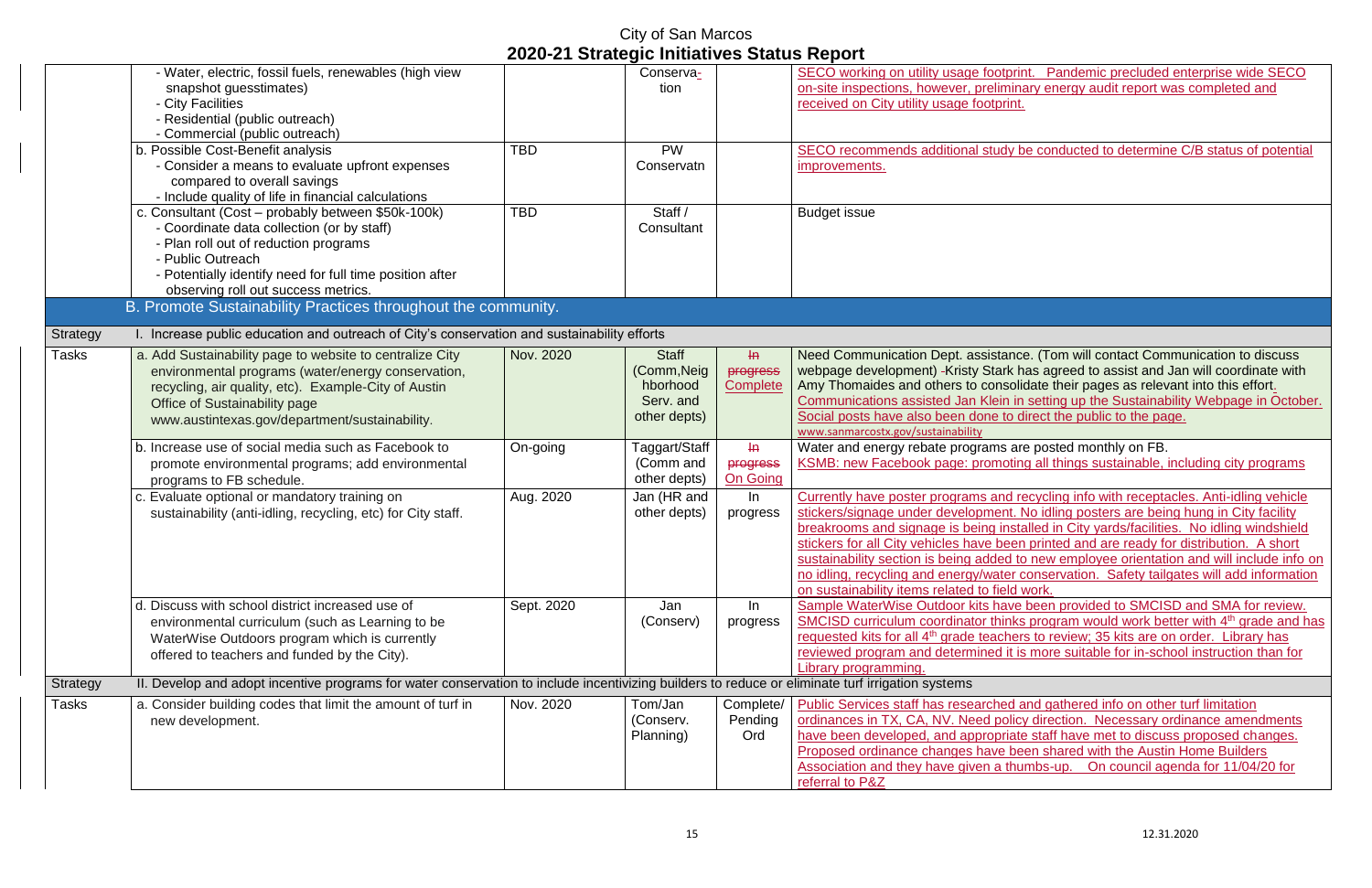|                 |                                                                                                                                                                     |                                             | <b>City of San Marcos</b>              |                                        |                                                                                                                                                                                                                                                                                     |
|-----------------|---------------------------------------------------------------------------------------------------------------------------------------------------------------------|---------------------------------------------|----------------------------------------|----------------------------------------|-------------------------------------------------------------------------------------------------------------------------------------------------------------------------------------------------------------------------------------------------------------------------------------|
|                 |                                                                                                                                                                     | 2020-21 Strategic Initiatives Status Report |                                        |                                        |                                                                                                                                                                                                                                                                                     |
|                 | b. Evaluate financial incentives to builders for using<br>alternative landscaping (ie xeriscape and pervious<br>hardscape) instead of turfgrass in new development. | Nov. 2020                                   | Tom/Jan<br>(Conserv.<br>Planning)      | Complete/<br>Pending<br>Ord.           | <b>Public Services staff has researche</b><br>development agreements that have<br>no implement turfgrass limits. Cost<br>home) due to higher costs for xerise                                                                                                                       |
|                 | c. Evaluate financial incentives to builders to not install<br>irrigation systems in new development.                                                               | Nov. 2020                                   | Tom/Jan<br>(Conserv.<br>Planning)      | Complete/<br>Pending<br>Ord            | <b>Public Services staff has researche</b><br>development agreements that have<br>install irrigation systems. Items A (a                                                                                                                                                            |
|                 | d. Research requirement for separate meters for all new<br>irrigation systems (currently single-family is<br>exempted).                                             | Nov. 2020                                   | Tom/Jan<br>(Conserv.<br>Planning)      | Complete/<br>Pending<br>Ord            | <b>Public Services staff has researche</b><br>for non-residential properties as do<br>meters for ALL new irrigation syster<br>amendments have been developed<br>changes. Proposed ordinance cha<br><b>Builders Association and they have</b><br>for referral to P&Z. Approved by Pa |
| Strategy        | III. Develop and adopt incentive programs for comprehensive weatherization or energy efficiency retrofits                                                           |                                             |                                        |                                        |                                                                                                                                                                                                                                                                                     |
| <b>Tasks</b>    | a. Investigate volunteer program, similar to Habitat for<br>Humanity, to provide weatherization for low-income<br>homes.                                            | Sept. 2020                                  | <b>Devin</b><br>(Conserv.<br>Planning) | ln<br>progress<br>Complete             | Public Services staff has spoken wi<br>existing homes, only new construct<br>efficiency standards.                                                                                                                                                                                  |
|                 | b. Discuss partnership with Combined Community Action<br>on their existing weatherization program.                                                                  | Sept. 2020                                  | <b>Devin</b><br>(Conserv.<br>Planning) | H<br>progress<br>Complete              | Public Services staff has spoken wi<br>interested in a partnership in which<br>additional energy efficiency measur<br>\$25K has been drafted by Legal De<br>and effective 1/1/21.                                                                                                   |
|                 | c. Consider additional staff or contractor to evaluate and<br>weatherize low-income homes.                                                                          | <b>TBD</b>                                  | Contractor                             | $H\rightarrow$<br>progress<br>Complete | Pending budget availability. Cost p<br>labor. (CDBG funding?) Will provi<br>partnership above.                                                                                                                                                                                      |
|                 | C. Determine strategies to incorporate sustainability into City construction and operations                                                                         |                                             |                                        |                                        |                                                                                                                                                                                                                                                                                     |
| Strategy        | I. Implement sustainable infrastructure solutions in the City's capital improvement program efforts                                                                 |                                             |                                        |                                        |                                                                                                                                                                                                                                                                                     |
| Tasks           | a. Develop design guidelines/checklist for use in evaluation<br>of project scopes                                                                                   | $\sqrt{3}$ Jan 2021                         | Tom/Laurie                             | On-going                               | Stormwater Technical Manual upda<br>annual standard product list update<br>projects for quality & longevity; dev<br>infrastructure qualities. Design che<br><b>Infrastructure Qualities presentation</b><br>under internal review.                                                  |
|                 | b. Develop pattern book of sustainable solutions                                                                                                                    | Jan 2021                                    | Laurie                                 | On-going                               | Developing Sustainable Infrastructu<br>on Infrastructure recommendations<br>Acceptability, Economic & Institutio<br>Potential. The pattern book for Lov<br><b>Technical Manual</b>                                                                                                  |
| <b>Strategy</b> | II. Develop a formal Building Design Standard for municipal buildings or design elements that reduce resource consumption.                                          |                                             |                                        |                                        |                                                                                                                                                                                                                                                                                     |
| Tasks           | a. Investigate opportunities for resource reduction in existing<br>municipal buildings                                                                              | Complete                                    | <b>SECO</b>                            | Complete                               | The State Energy Conservation Off<br>facilities and the Wastewater Treati<br>2020. Recommendations under ev                                                                                                                                                                         |
|                 | b. Implement design elements that reduce resource<br>consumption in new City construction                                                                           | Ongoing                                     | Staff /<br>Jacobs                      | In<br>progress                         | Public Services-Water is funding in<br>Library and at new PS Building, to I<br>education/demonstration Solar wil                                                                                                                                                                    |

ed and found no such incentive programs, other than e higher impact fees for developers/builders that do t for incentives would likely be high (\$2500-\$5000 per cape vs grass. Items A (and D.) will accomplish this ed and found no such incentive programs, other than e higher impact fees for developers/builders that and D.) will accomplish this. Public and many cities require separate irrigation meters

es San Marcos. NBU requires separate irrigation ms. Need policy direction. Necessary ordinance d, and appropriate staff have met to discuss proposed inges have been shared with the Austin Home  $\mu$  given a thumbs-up. On council agenda for 11/04/20 8. Approved by Papara to Papara 2021 Council agenda.

ith Habitat for Humanity and they do not work on tion which already must meet minimum energy

ith CCA and received confirmation that they would be COSM provides funding for implementation of res in low-income homes. Agreement/contract for ept. and is under review by CCA. Contract executed

 $\beta$ per home ~\$5000-\$7500 plus cost for staff or contract de low-income weatherization though CCA

ated to include Low Impact Development Practices; to regulate approved products used in CIP/PCIP reloping checklist for projects based upon sustainable ecklist has been created from the Sustainable In to the Sustainability Committee on 10/26/20, and is

are Qualities based upon the Global Future Council E. Benefit Sharing, Environmental Resilience, Social nal Effectiveness, Future Proofing, and Critical Mass v Impact Development is included in the Stormwater

Fice (SECO) is conducting an energy audit of City ment Facility. Report delivered to City in September *aluation.* 

nstallation of rainwater harvesting systems at new be used for irrigation and for community  $\ddot{\text{all}}$  also be installed on Utility Bldg. and Warehouse at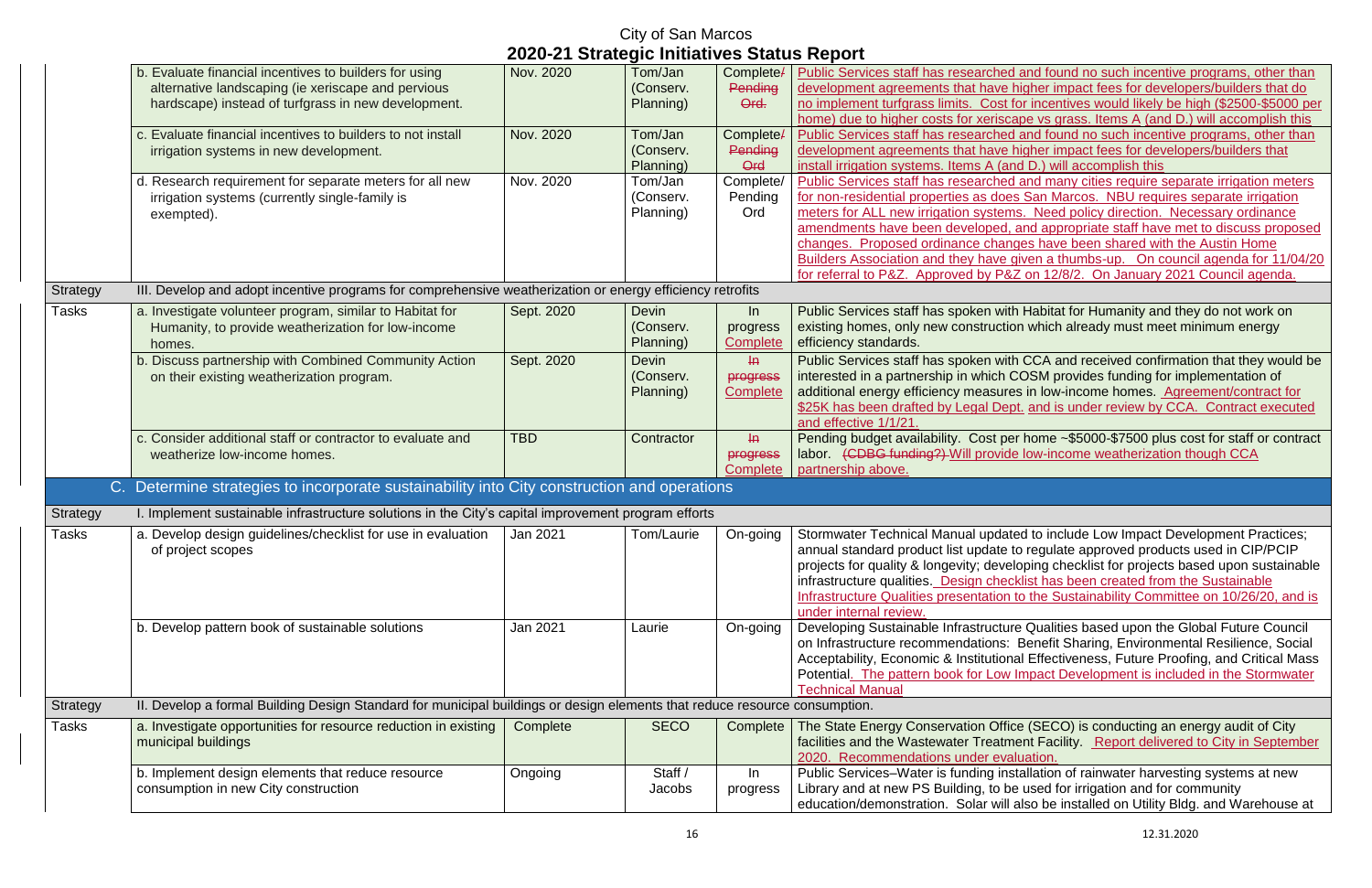|                 |                                                                                                                                   | 2020-21 Julaityje milialivės Jialus Report |                     |                   |                                            |
|-----------------|-----------------------------------------------------------------------------------------------------------------------------------|--------------------------------------------|---------------------|-------------------|--------------------------------------------|
|                 |                                                                                                                                   |                                            |                     |                   | new PS Building. Police facility re        |
|                 |                                                                                                                                   |                                            |                     |                   | Future construction will include LEI       |
|                 |                                                                                                                                   |                                            |                     |                   | <b>Station Two includes rainwater coll</b> |
|                 |                                                                                                                                   |                                            |                     |                   | Future City facilities and facility ren    |
|                 |                                                                                                                                   |                                            |                     |                   | low E window treatments, and reme          |
|                 |                                                                                                                                   |                                            |                     |                   | improvements include hard wire H\          |
|                 |                                                                                                                                   |                                            |                     |                   |                                            |
|                 |                                                                                                                                   |                                            |                     |                   | improve air quality. City Hall buildin     |
| <b>Strategy</b> | III. Continue evaluation of alternate energy technologies and opportunities.                                                      |                                            |                     |                   |                                            |
| <b>Tasks</b>    | a. Research feasibility of community solar project or solar                                                                       | Jan. 2021                                  | <b>Tyler/Frank</b>  | In                | This is on ongoing effort by SMEU.         |
|                 | supply inclusion in power portfolio.                                                                                              |                                            | (SMEU)              | progress          |                                            |
|                 |                                                                                                                                   |                                            | Conserv.            |                   |                                            |
|                 |                                                                                                                                   |                                            | Planning            |                   |                                            |
|                 | b. Request for Research feasibility of Time of Use (TOU)                                                                          | Jan. 2021                                  | <b>Tyler (SMEU</b>  | $\underline{\ln}$ | Required hardware upgrades will b          |
|                 | strategies (e.g. education, billing)                                                                                              |                                            | & Billing)          | progress          | more data before conducting the are        |
|                 |                                                                                                                                   |                                            |                     |                   | attractive to customers and effectiv       |
|                 |                                                                                                                                   | Sept. 2020                                 | Tyler/Tom           | In                | Established account with ERCOT,            |
|                 | C. Evaluate offering customer's purchase of Renewable                                                                             |                                            |                     |                   |                                            |
|                 | <b>Energy Credits (RECs)</b>                                                                                                      |                                            |                     | Progress          | recs. Set REC rate, Established uti        |
|                 |                                                                                                                                   |                                            |                     |                   | <b>Established General Ledger Accts,</b>   |
|                 |                                                                                                                                   |                                            |                     |                   | <b>Advisory Board in Jan 2021 and Co</b>   |
|                 |                                                                                                                                   |                                            |                     |                   | feedback.                                  |
| Strategy        | IV. Develop and implement programs for elimination of bottled water usage and other single use plastic products (SUPs).           |                                            |                     |                   |                                            |
| <b>Tasks</b>    | a. Research purchasing and/or personnel policies that                                                                             | 2020<br>Oct.                               | Tom/Jan/            | $\ln$             | Public Services staff has researche        |
|                 | discourage or prohibit using City funds to purchase SUPs.                                                                         |                                            | Lynda               | progress          | prohibit purchase of single-use wat        |
|                 |                                                                                                                                   |                                            | (Conserv.           |                   | Policies for single-use water bottles      |
|                 |                                                                                                                                   |                                            | Planning and        |                   |                                            |
|                 |                                                                                                                                   |                                            |                     |                   |                                            |
|                 |                                                                                                                                   |                                            | Purhasing)          |                   |                                            |
|                 | b. Consider installing bottle fill/fountains in all City facilities.                                                              | 2020<br>Oct.                               | <b>Staff</b>        | In                | Public Services staff has researche        |
|                 |                                                                                                                                   |                                            | (Facilities)        | progress          | \$1400-\$2400 for fountain with bottl      |
|                 |                                                                                                                                   |                                            |                     |                   | and will be included in pattern book       |
|                 |                                                                                                                                   |                                            |                     |                   | stations installed. All new water for      |
| Strategy        | V. Research potential funding sources and revenues for sustainability initiative implementation                                   |                                            |                     |                   |                                            |
|                 |                                                                                                                                   |                                            |                     |                   |                                            |
|                 | a. Grant application plan                                                                                                         | <b>TBD</b>                                 | Tom/Grant           | $\underline{\ln}$ | <b>Community Enhancement has rece</b>      |
|                 |                                                                                                                                   |                                            | Writer/             | progress          | <b>Recycling Partnership to evalu</b>      |
|                 |                                                                                                                                   |                                            | Resource            |                   | <b>State of Texas Alliance for Re</b>      |
|                 |                                                                                                                                   |                                            | Recovery            |                   | trash; breakroom eco-stations              |
|                 |                                                                                                                                   |                                            |                     |                   |                                            |
|                 | D. Determine economic development and procurement policies to encourage sustainability for businesses that work with the City.    |                                            |                     |                   |                                            |
| Strategy        | I. Research and adopt policies encouraging sustainability in economic development. Resource grants for sustainability (\$30K-50K) |                                            |                     |                   |                                            |
| <b>Tasks</b>    | a) Resource Grants for sustainability (30k - 50K)                                                                                 | Dec 2020                                   | Tom/Grant           |                   |                                            |
|                 |                                                                                                                                   |                                            | <b>Writer/Scott</b> |                   |                                            |
|                 | 1. Focus on helping small businesses transition to                                                                                |                                            |                     |                   |                                            |
|                 | sustainable practices                                                                                                             |                                            |                     |                   |                                            |
|                 | - Work with Economic Development staff (City Staff time                                                                           |                                            |                     |                   |                                            |
|                 | needed)                                                                                                                           |                                            |                     |                   |                                            |
|                 | - Installing solar, HVAC upgrades, windows, single use                                                                            |                                            |                     |                   |                                            |
|                 |                                                                                                                                   |                                            |                     |                   |                                            |
|                 | plastic/to-go containers, etc.                                                                                                    |                                            |                     |                   |                                            |

novation includes upgrade to LED lighting fixtures. D lighting and high efficiency HVAC systems. Fire ection system for Edwards Aquifer recharge zone. novations will include highly reflective roof treatments, lote access HVAC controls. Recent City Hall VAC controls and UV-C air plenum upgrade to improve alite and the penetration reseal in future.

Repremented in May 2021. We will need a year or nalysis on how an electric TOU rate could be made  $\alpha$  for the utility.

Defined LCRA as REC broker, Acquired initial 500 ility bill changes to show elective REC charges. financial tracking. Presenting to Citizen's Utility buncil after receiving and incorporating CUAB

ed and gathered examples of various policies that ter bottles and other SUPs. Need policy direction. s on hold for now due to COVID.

ed cost; \$700-\$2900 for standard water fountain and le fill. Bottle fill types are specified for new facilities, a. Activity Center and Library have water bottle fill untains required to have same feature.

eived the following grants; ate multifamily recycle practices eycling bin grant for desk side recycle and sidekick